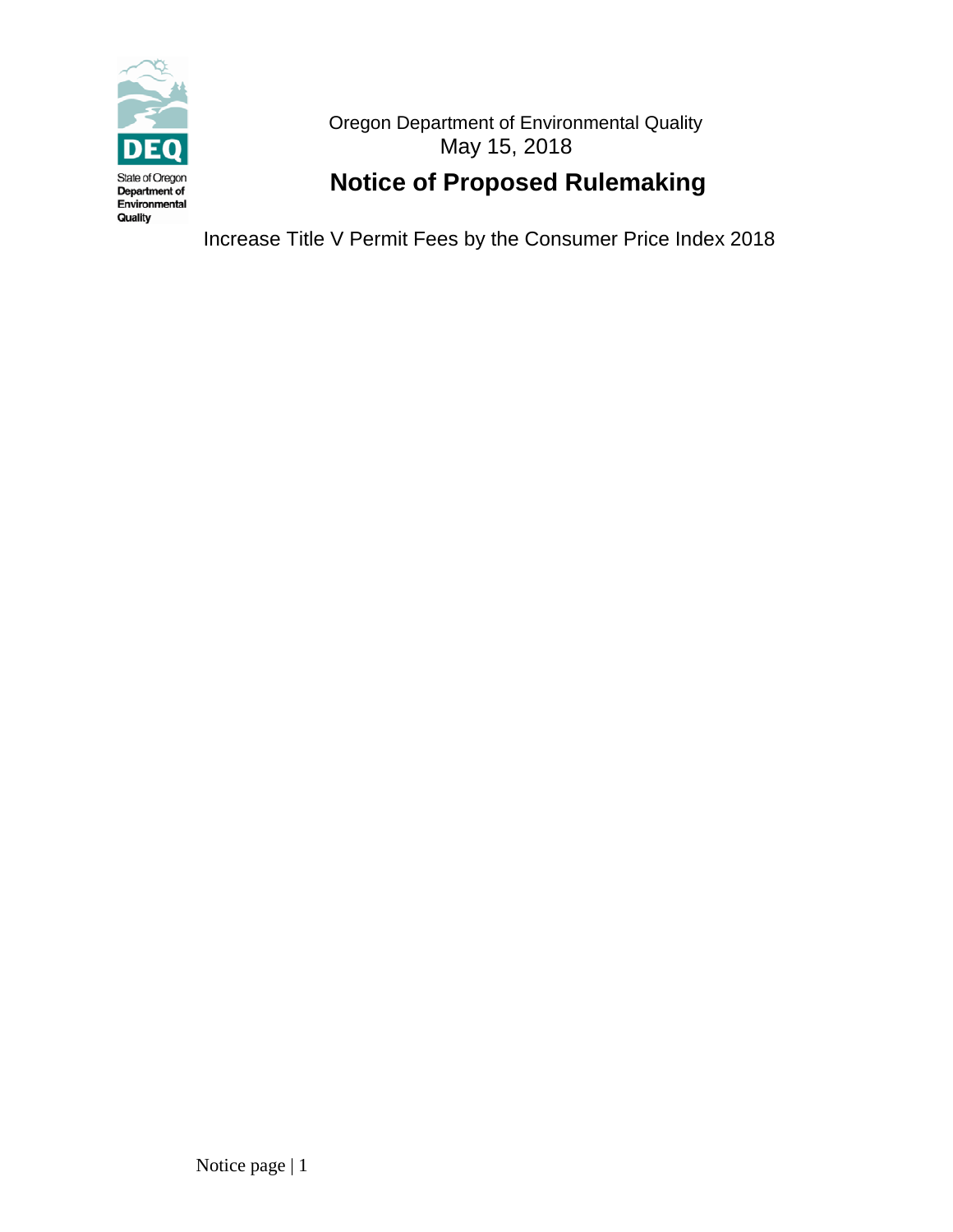## **Table of Contents**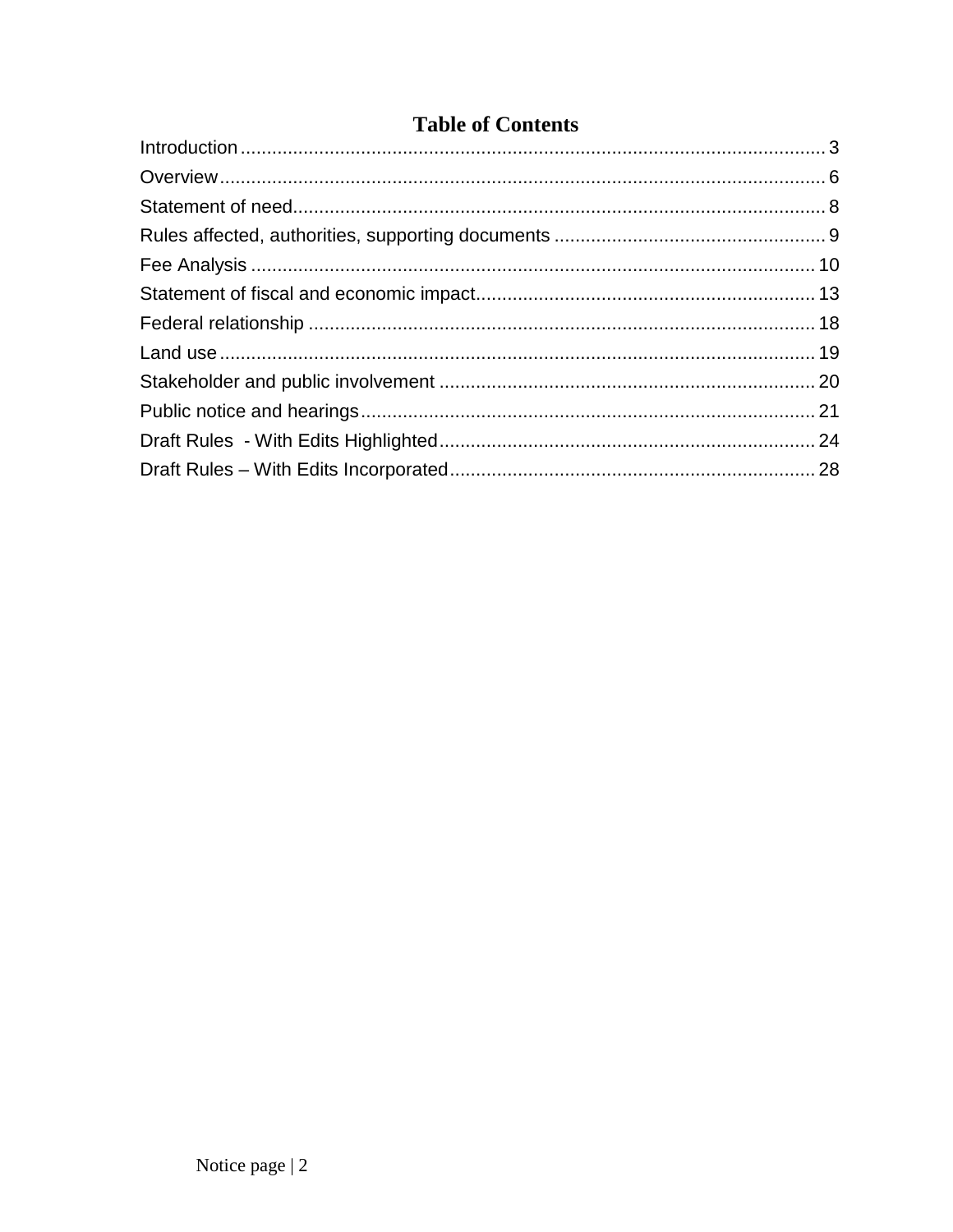# <span id="page-2-0"></span>**Introduction**

DEQ invites public input on proposed permanent rule amendments to chapter 340 of the Oregon Administrative Rules.

# **Background**

## **DEQ proposal**

DEQ proposes rule changes to OAR 340 Division 220. The proposed rules would increase Title V permit fees for 2018 and 2019 by the change in the consumer price index (CPI) as authorized by the federal Clean Air Act and state law, including the:

- Annual base fees assessed to all Title V sources regardless of emission quantities;
- Emission fees assessed per ton of emissions from individual sources per calendar year; and
- Specific activity fees assessed when a source owner or operator modifies a permit.

The proposed rules would increase fees in two phases. This approach would save administrative costs by holding a single public notice and comment period for two rulemakings.

The proposed fee increase effective for invoice year 2018 is 1.99 percent based on the Bureau of Labor Statistics September 2017 consumer price index for the period September 2016 to August 2017. DEQ would apply this CPI to permit fees on the invoices DEQ will issue in August 2018 for annual emissions during 2017 fees and the operating period Nov. 15, 2017 to Nov. 14, 2018. DEQ will present this proposal to the Environmental Quality Commission in May 2018.

The proposed fee increase for invoice year 2019 is an additional 1.99 percent. It is an estimate identical to the 2018 increase. DEQ will recalculate the percentage after the Bureau of Labor Statistics publishes the September 2018 consumer price index for the period September 2017 to August 2018. DEQ would apply the 2018 CPI to permit fees on the invoices DEQ will issue in August 2019 for annual emissions during 2018 and the operating period Nov. 15, 2019 to Nov. 14, 2020. DEQ will present this proposal to the commission in December 2018.

The proposed annual fees for the 2018 year are listed below. Specific activity fees are available in the Proposed Rules.

| <b>Annual Fee</b><br>Categories | 2017 fees | Proposed 2018 fees<br>(existing fees in rule) (to be invoiced in fall 2018) | Proposed 2019 fees<br>(to be invoiced in fall<br>$2019$ <sup>1</sup> |
|---------------------------------|-----------|-----------------------------------------------------------------------------|----------------------------------------------------------------------|
| Annual base fee                 | \$8,010   | \$8,169                                                                     | \$8,331                                                              |
| Emission fee                    | \$60.56   | \$61.76                                                                     | \$62.98                                                              |
| (per ton)                       |           |                                                                             |                                                                      |

<sup>1</sup> Fees based on an estimate of the 2018 consumer price index.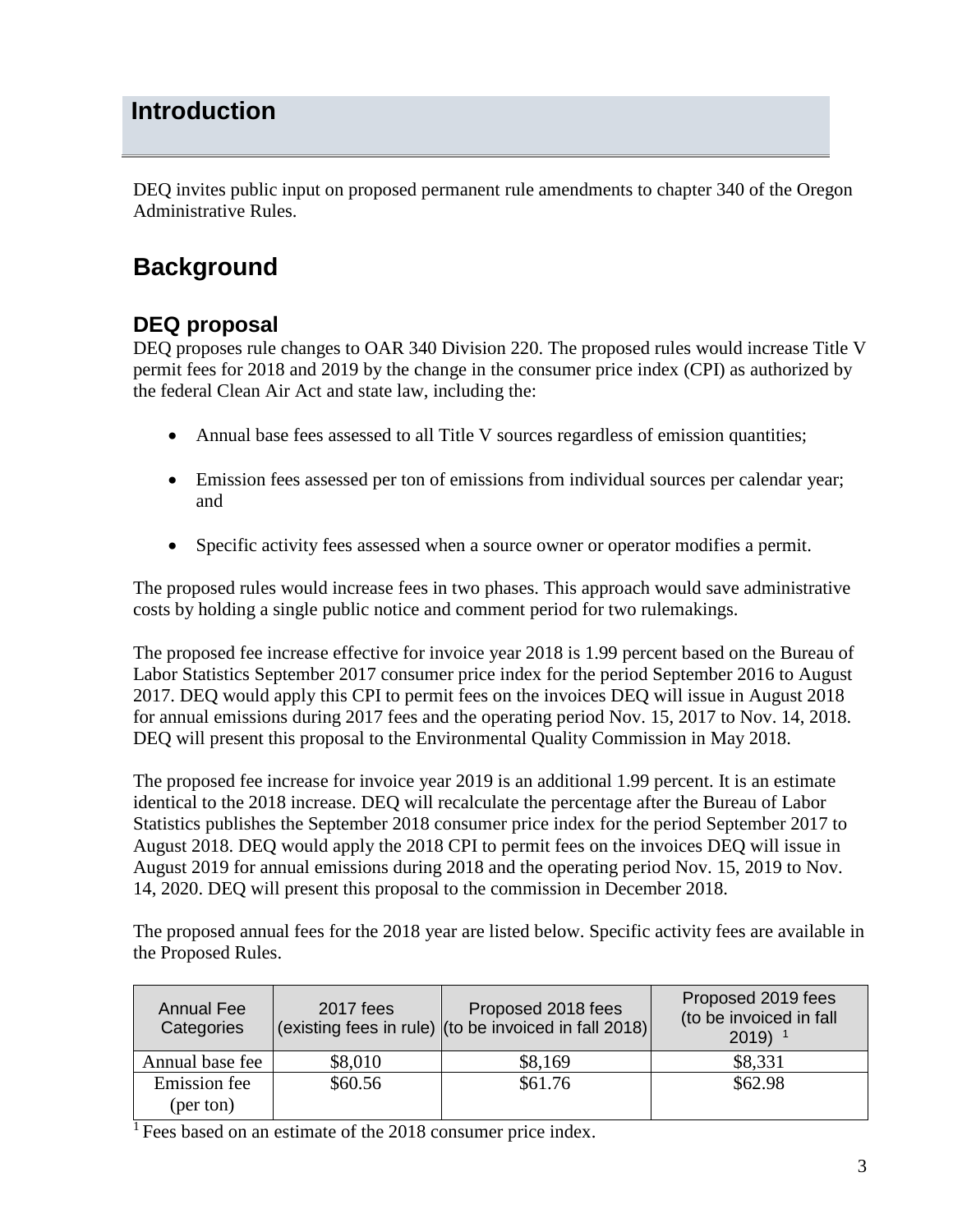The greenhouse gas reporting fee will be affected also, since it is calculated as a percentage of the base and emission fees.

#### **Rulemaking goal**

The goal of the proposed rules is to establish sufficient revenue for DEQ to provide requisite program services for the next two years, such as permitting, inspections, compliance, and enforcement operations. If amended, the rules will have met the goal if the Title V program balances its budget and is able to provide requisite program services.

DEQ requests public comment on whether to consider other options for achieving these rules' substantive goals while reducing negative economic impact of the rule on business. DEQ's Statement of fiscal and economic impact is in the Notice online at [Title V CPI 2018.](http://www.oregon.gov/deq/Regulations/rulemaking/Pages/rTitleVCPI2018.aspx) 

#### **Who does this affect?**

This rule proposal affects 105 Oregon businesses that hold Title V permits in Oregon.

## **More information**

Information about this rulemaking is on this rulemaking's web page: [Title V CPI 2018](http://www.oregon.gov/deq/Regulations/rulemaking/Pages/rTitleVCPI2018.aspx)

## **Public Hearings**

DEQ will hold a public hearing on this rulemaking.

Anyone can attend the public hearing, either in person or through teleconference. The details are listed below

3 p.m., June 19, 2018 700 NE Multnomah St., Suite 600 Conference Room 601 Portland, OR 97232

Call-in number: 888-278-0296 Participant code: 8040259

## **What will happen next?**

DEQ will include a written response to comments in a staff report DEQ will submit to the Environmental Quality Commission. DEQ may modify the rule proposal based on the comments.

## **Present proposal to the EQC**

Proposed rules only become effective if the Environmental Quality Commission adopts them. DEQ plans to present the proposed rules to the commission for a decision at its meeting on July 12-13, 2018.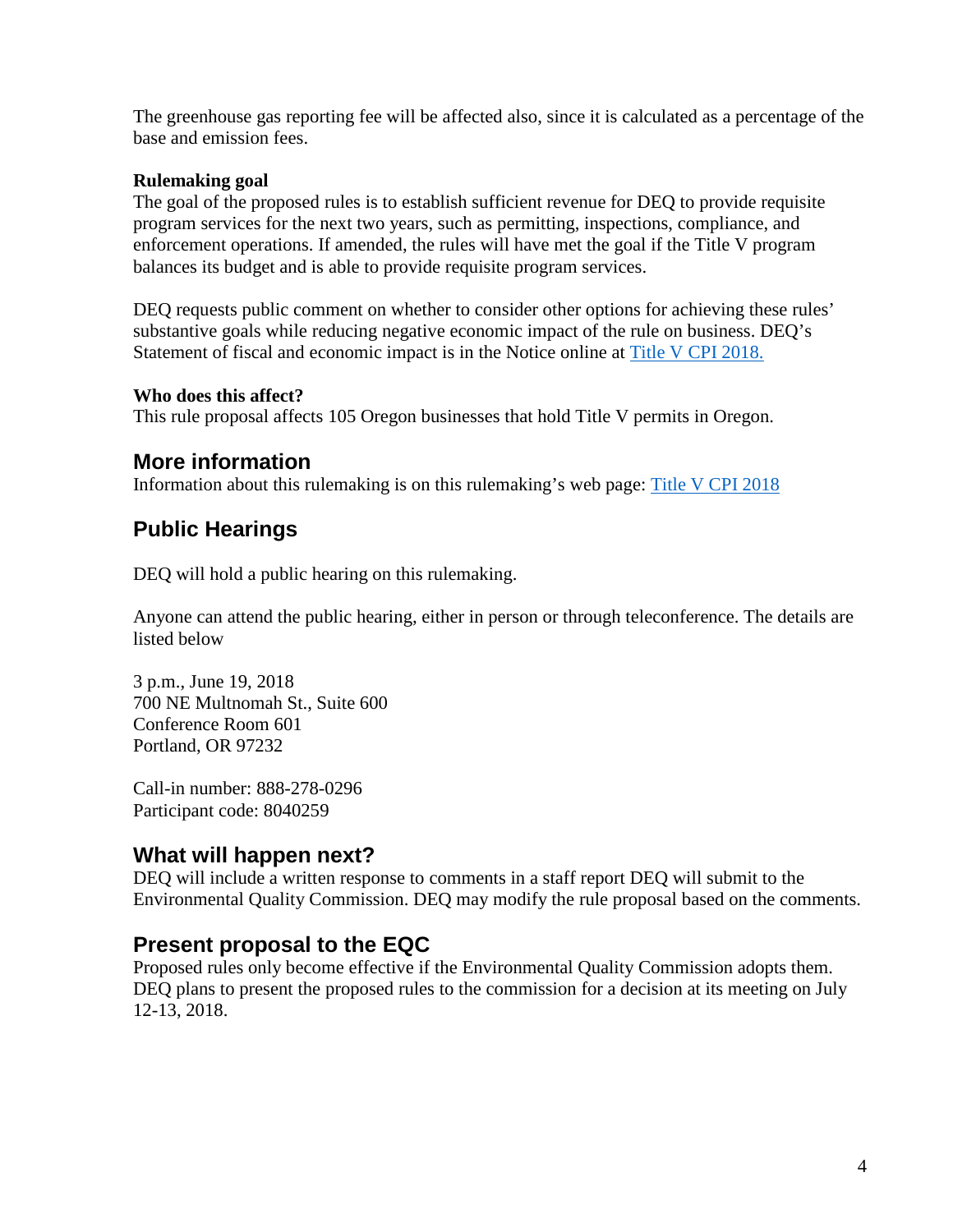# **How to comment on this rulemaking proposal**

DEQ is asking for public comment on the proposed rules. Anyone can submit comments and questions about this rulemaking. A person can submit comments through an online web page, by regular mail or at the public hearing.

## **Comment deadline**

DEQ will only consider comments on the proposed rules that DEQ receives by 9 a.m., on June 21, 2018.

### **Submit comment online**

[Title V CPI 2018 Comment Page](http://www.oregon.gov/deq/Regulations/rulemaking/Pages/cTitleVCPI2018.aspx)

### **Note for public university students:**

ORS 192.501(29) allows Oregon public university and OHSU students to protect their university email addresses from disclosure under Oregon's public records law. If you are an Oregon public university or OHSU student, you may omit your email address when you complete the online form to submit a comment.

### **By mail**

Oregon DEQ Attn: Donald Hendrix 700 NE Multnomah St., Suite 600 Portland, OR 97232-4100

### **At hearing**

June 19, 2018

## **Sign up for rulemaking notices**

Get email updates about future DEO rulemaking by signing up through [GovDelivery.](https://public.govdelivery.com/accounts/ORDEQ/subscriber/new?topic_id=ORDEQ_397)

or on the rulemaking web site.

## **Accessibility information**

You may review copies of all documents referenced in this announcement at:

Oregon Department of Environmental Quality 700 NE Multnomah St., Suite 600 Portland, OR, 97232

To schedule a review of all websites and documents referenced in this announcement, call Donald Hendrix, Portland, at 503-229-5108 (800-452-4011, ext. 5622 toll-free in Oregon).

Please notify DEQ of any special physical or language accommodations or if you need information in large print, Braille or another format. To make these arrangements, contact DEQ, Portland, at 503-229-5696 or call toll-free in Oregon at 1-800-452-4011, ext. 5696; fax to 503 229-6762; or email to [deqinfo@deq.state.or.us.](mailto:deqinfo@deq.state.or.us) Hearing impaired persons may call 711.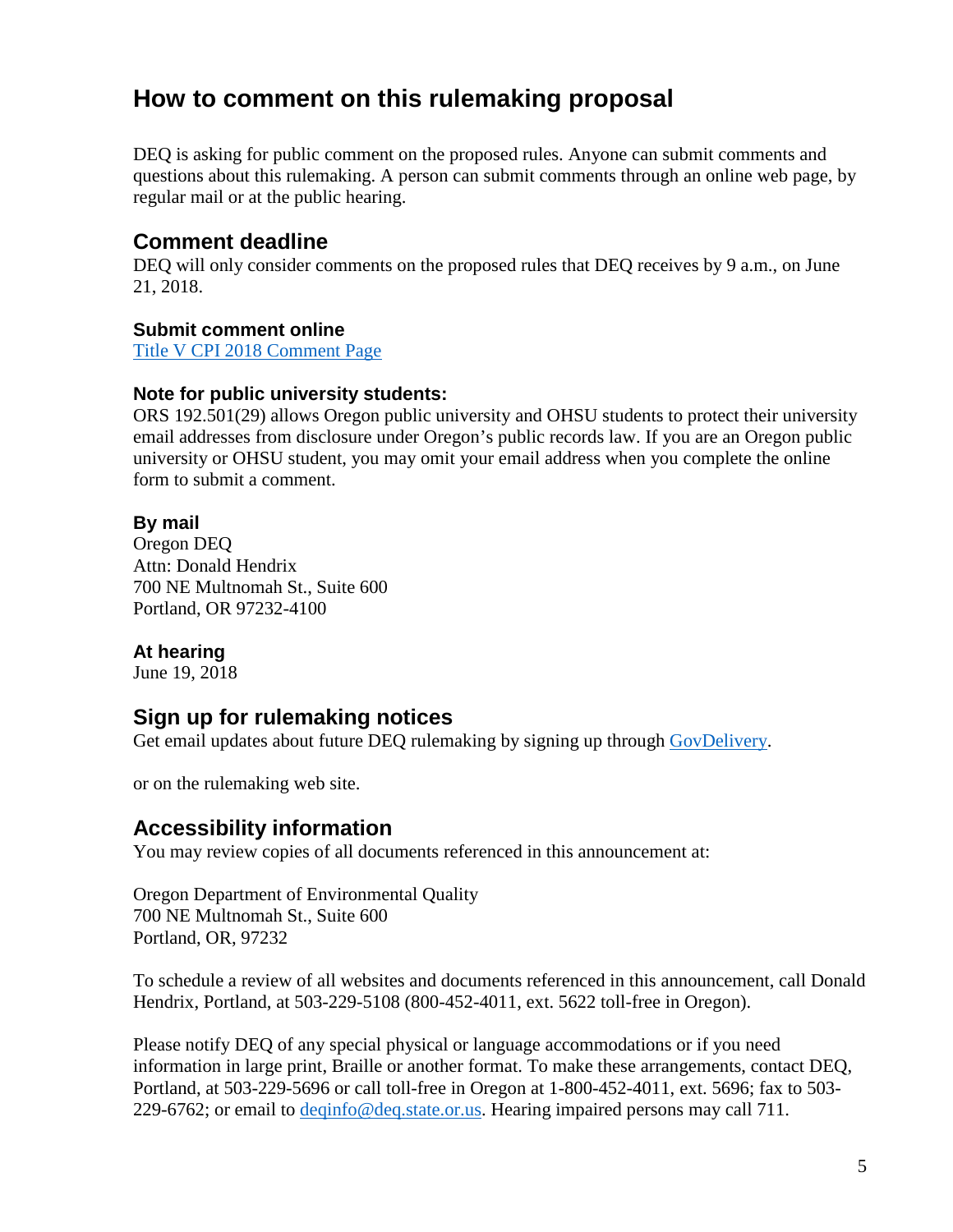## <span id="page-5-0"></span>**Overview**

## Short summary

DEQ proposes rules to increase Title V operating permit fees by the change in the consumer price index (CPI) as authorized by federal and state law. The proposed fee increases are necessary for DEQ to provide essential services associated with Oregon's Title V permitting program.

The proposed rules would increase the fees in two phases. This approach would save administrative costs by holding a single public notice and comment period for the two rulemakings.

- Phase one: DEQ will propose the phase one rules at the commission's meeting in July 2018. The proposed fee increase effective for the 2018 invoice year is 1.99 percent based on the Bureau of Labor Statistics September 2017 consumer price index for the period of September 2016 to August 2017. DEQ would apply this CPI increase to permit fees on the invoices DEQ will issue in August 2018 for annual emissions during 2017 and the operating period Nov. 15, 2018 to Nov. 14, 2019.
- Phase two: DEQ will propose the phase two rules at a commission meeting between December 2018 and May 2019. The proposed fee increase effective for the 2019 invoice year is 1.99 percent based on the Bureau of Labor Statistics September 2018 consumer price index for the period September 2017 to August 2018. This is an estimate identical to the 2018 increase. DEQ would apply this CPI increase to permit fees on the invoices DEQ will issue in August 2019 for annual emissions during 2018 and the operating period Nov. 15, 2019 to Nov. 14, 2020.

## Brief history

Title V of the federal Clean Air Act requires each state to develop and implement a comprehensive operating permit program for major industrial sources of air pollution.

Oregon's Title V program:

- Administers federal health standards, air toxic requirements and other regulations to protect air quality;
- Issues, renews or modifies Title V permits to prevent or reduce air pollution through permit requirements;
- Completes required Title V inspections;
- Ensures that existing sources of air pollution comply with state and federal air emissions standards;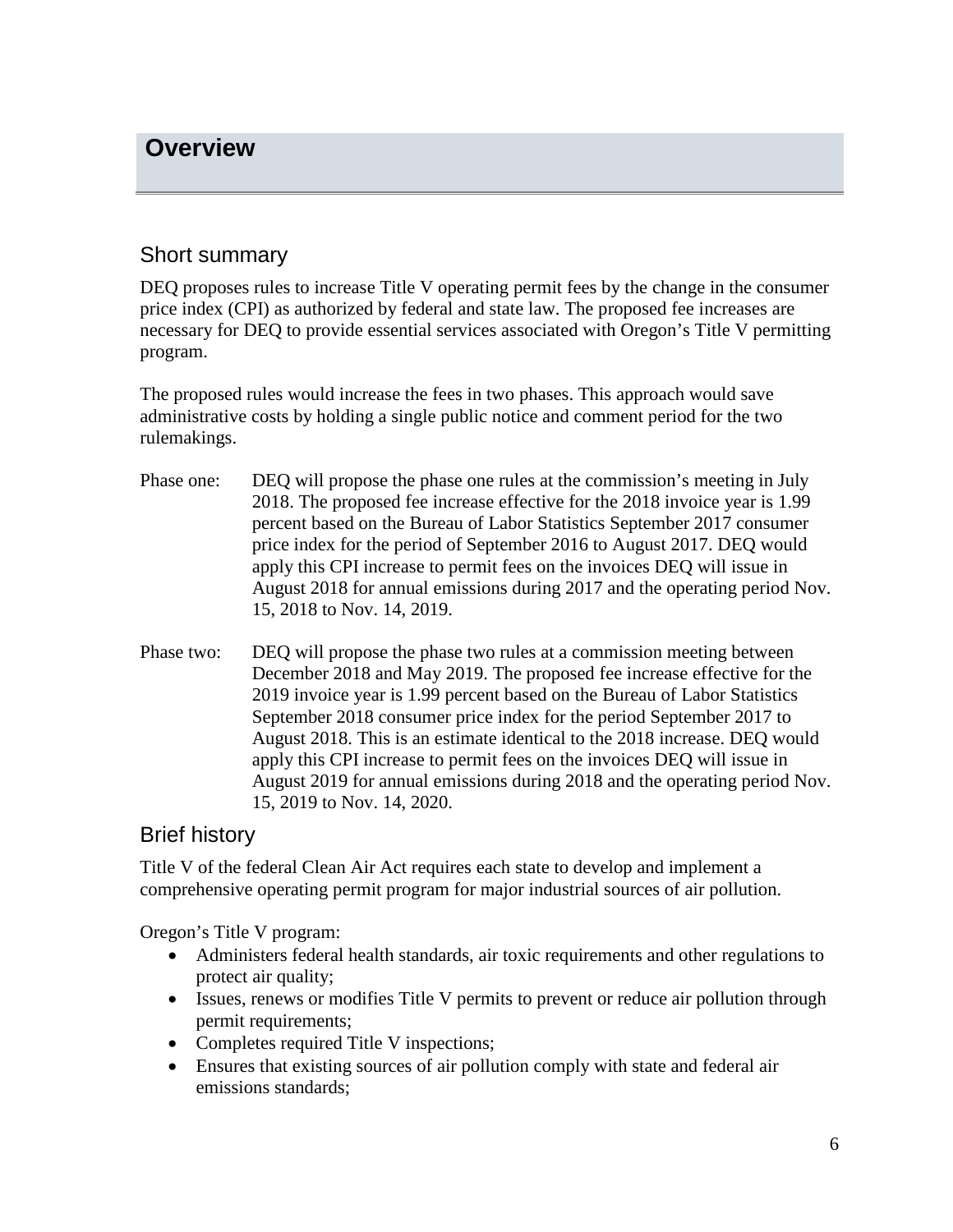- Ensures that new sources of air pollution install controls such as filtration equipment, combustion controls and vapor controls needed to protect air quality;
- Issues public notices and information about the Title V program; and
- Provides other essential services such as emission inventories, technical assistance, inspections, enforcement, rule and policy development, data management and reporting to EPA.

## Regulated parties

The proposed rules would affect facilities that currently have a Title V permit and any facility that applies for this type of permit in the future.

## Request for other options

During the public comment period, DEQ requests public comment on whether to consider other options for achieving the rules' substantive goals while reducing the rules' negative economic impact on business.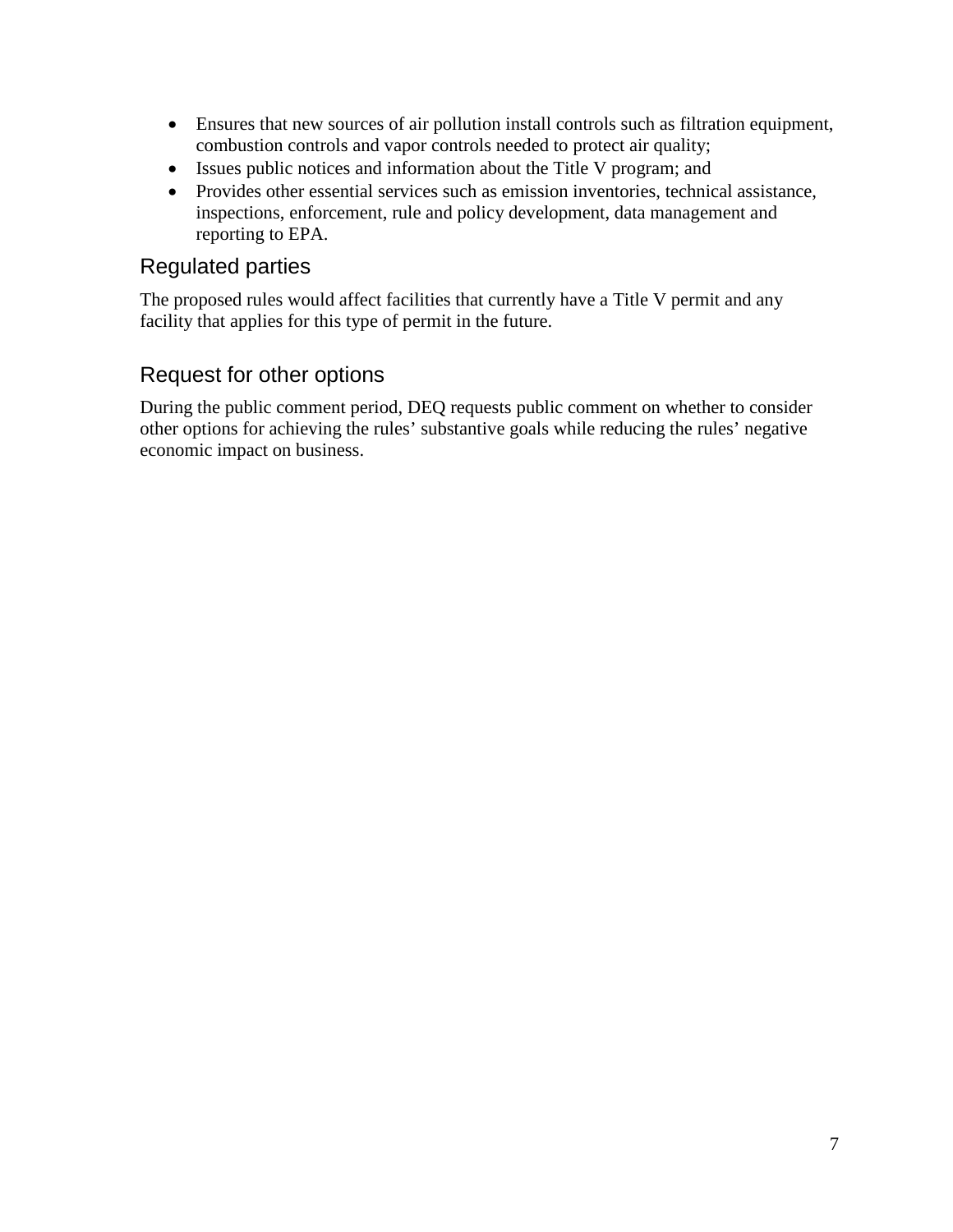## <span id="page-7-0"></span>**Statement of need**

#### **What need would the proposed rule address?**

EPA delegates authority to DEQ to operate the Title V program in Oregon and regularly reviews Oregon's program for compliance with federal requirements. DEQ must comply with federal requirements to maintain a federally approved and delegated program.

The federal Clean Air Act requires each state to fully pay for its Title V program through permit fees. The Oregon Legislature established Oregon's Title V fees in three categories:

- An annual base fee assessed to all Title V sources regardless of emission quantities;
- Emission fees assessed per ton of emissions from individual sources per calendar year; and
- Specific activity fees assessed when a source owner or operator modifies a permit.

The fees cover DEQ's costs to operate the Title V program. Costs include a portion of air quality monitoring, planning and agency central services such as accounting and human resources. The Clean Air Act and state law authorize DEQ to increase fees by the annual change in the consumer price index to meet funding requirements by considering inflation.

Oregon's Title V operating permit program requires additional funding to provide essential program services. Costs have increased over the last two years due to inflation. The Environmental Quality Commission last increased Title V fees in 2017 calculated to provide requisite program services up to August 2018. DEQ calculates the proposed fees would allow Oregon to provide requisite program services up to August 2020. Failure to increase Title V fees could affect DEQ's ability to maintain adequate program staff and jeopardize effective program administration.

#### **How would the proposed rule address the need?**

The proposed rules would increase Title V permit fees by the change in the consumer price index, to pay for increased program costs.

#### **How will DEQ know the rule addressed the need?**

The rules will have addressed the need if the increased fees help the Title V program balance its budget and avoid a disruption in requisite services.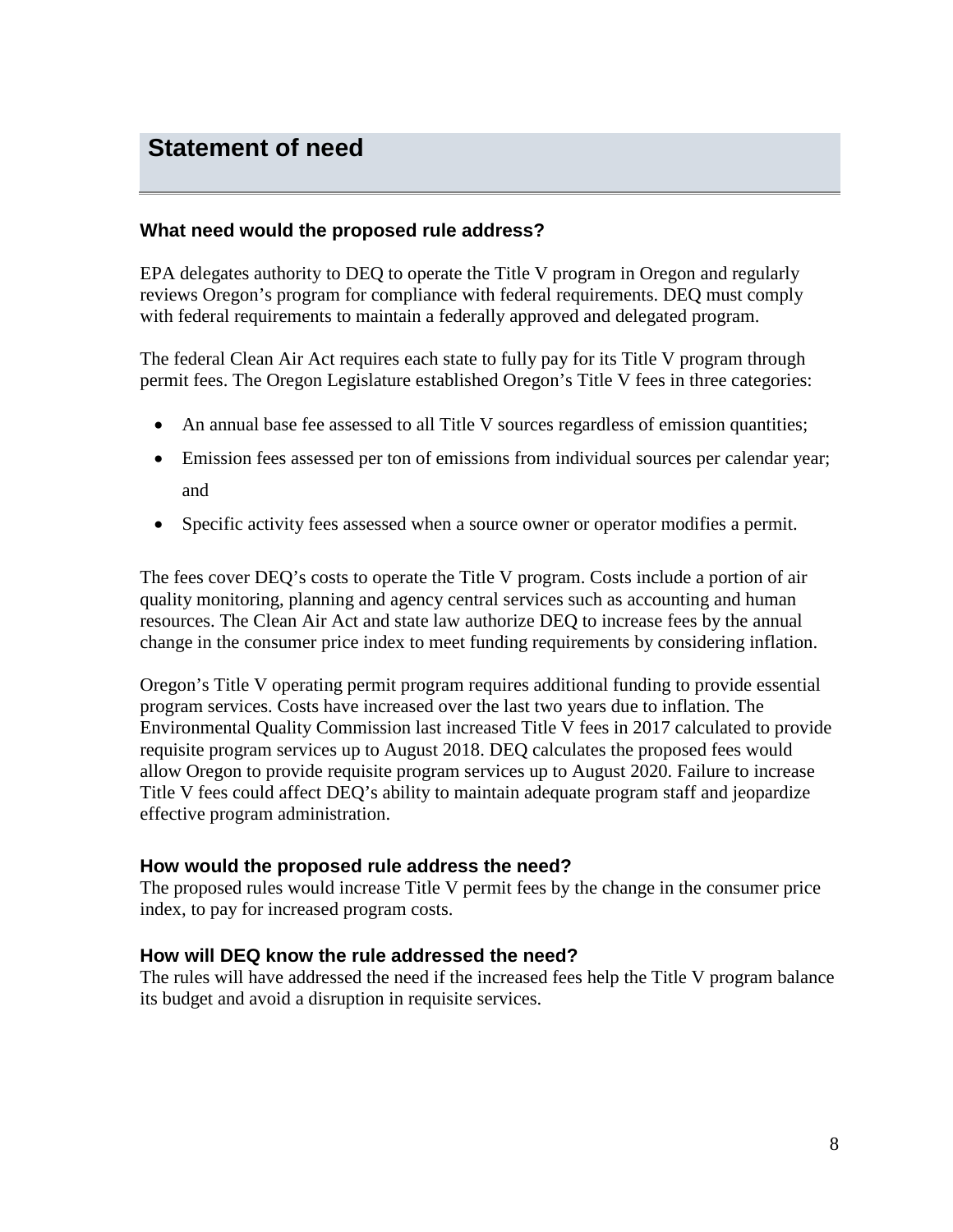# <span id="page-8-0"></span>**Rules affected, authorities, supporting documents**

### **Lead division**

Operations Division

### **Program or activity**

Title V Operating Permit Program

### **Chapter 340 action**

| Amend - OAR |
|-------------|
|-------------|

340-220-0030 340-220-0040 340-220-0050

| <b>Statutory authority - ORS</b> |          |          |          |          |
|----------------------------------|----------|----------|----------|----------|
| 468.020                          | 468.065  | 468A.025 | 468A.040 | 468A.050 |
| 468A.310                         | 468A.315 |          |          |          |
| <b>Statute implemented - ORS</b> |          |          |          |          |
| 468.065                          | 468A.050 | 468A.315 |          |          |

### **Documents relied on for rulemaking**

| <b>Document title</b>                                                                | <b>Document location</b>                  |
|--------------------------------------------------------------------------------------|-------------------------------------------|
| 2017-2019 Legislatively approved budget                                              | <b>DEQ</b> Website                        |
| Clean Air Act, including Clean Air Act<br>Amendments of 1990                         | <b>EPA Website</b>                        |
| U.S. Department of Labor, Bureau of Labor<br><b>Statistics, Consumer Price Index</b> | <b>Bureau of Labor Statistics Website</b> |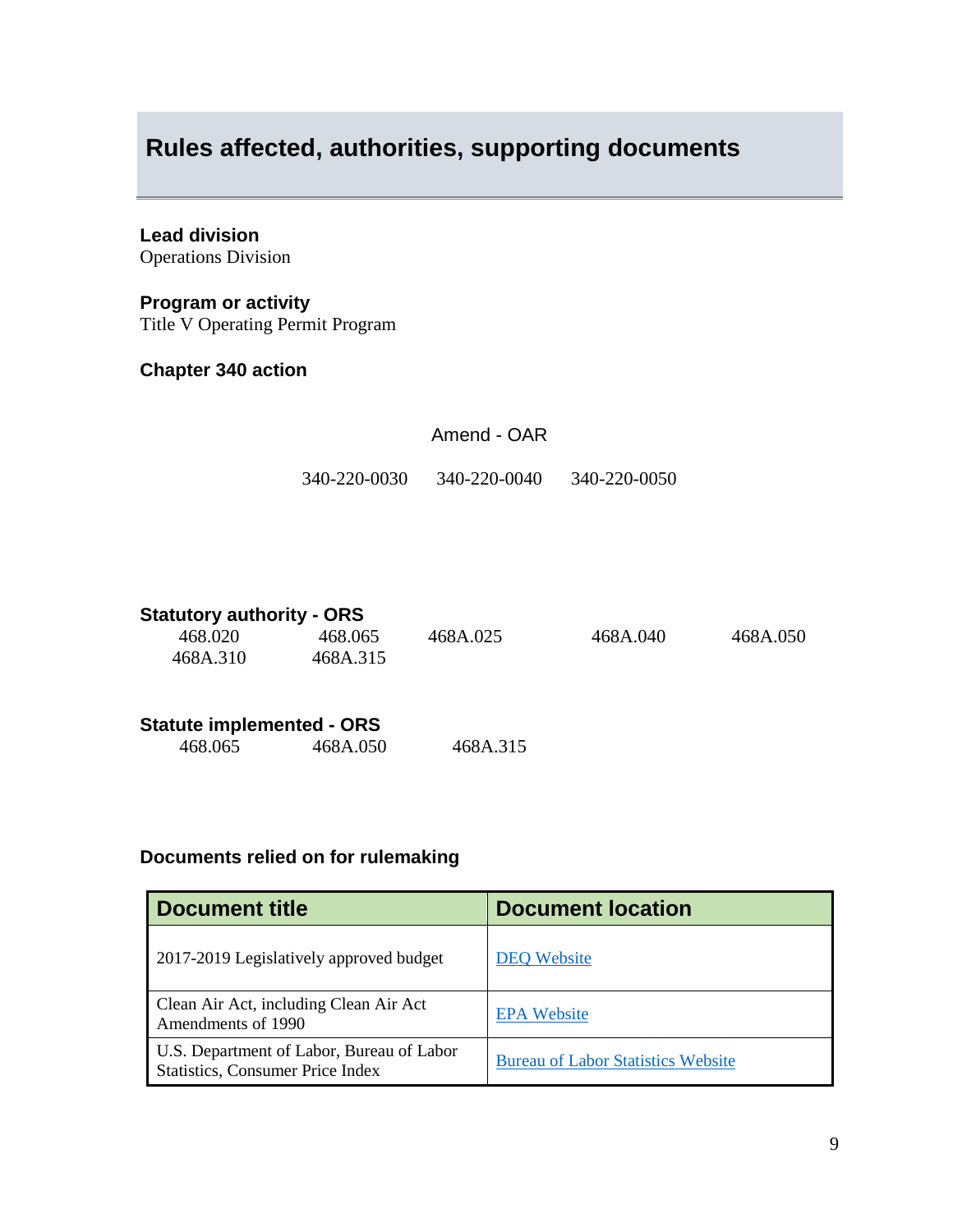## <span id="page-9-0"></span>**Fee Analysis**

#### **Fee Analysis**

The proposed rules would increase existing Title V fees. EQC's authority to act on the proposed fees is in ORS 468A.050.

Oregon's Title V program administers federal health standards, air toxic requirements and other regulations to reduce the number of unhealthy air days and health risks from air toxics. The program issues, renews or modifies permits to prevent or reduce air pollution through permit requirements. In addition, it ensures existing pollution sources comply with state and federal air emissions standards and new sources of air pollution install controls such as filtration equipment, combustion controls and vapor controls needed to protect air quality. Other essential services include emission inventories, technical assistance, inspections, enforcement, rule and policy development, data management and reporting to EPA.

#### **Brief description of proposed fees**

The Oregon Legislature established Oregon's Title V fees in three categories. The proposed rules would increase the annual base fees, emission fees and specific activity fees, described under the Statement of Need section above and based on the consumer price index described under the Summary section on page one.

#### **Reasons**

The proposed fees would address increased program costs.

#### **Fee proposal alternatives considered**

Federal law requires DEQ to perform requisite program services to retain delegation of the Title V program. Federal law also requires DEQ to fund the permit program entirely by permit fees. DEQ could decline to administer the program, shifting the program from DEQ to EPA; however, DEQ has chosen not to pursue this alternative to maintain regulatory consistency for the regulated public and citizens of Oregon.

#### **Fee payer**

Title V permit holders include many of the largest industrial facilities in the state and are the largest point sources of air pollution in the state. These facilities are mainly large employers and produce items for local and regional consumption. Title V permit holders are an important part of the Oregon economy.

#### **Affected party involvement in fee-setting process**

DEQ negotiated with Title V stakeholders when the fees were increased in the 2007 legislative session and again during the 2009 session when the statutory language related to annual Consumer Price Index increases was clarified.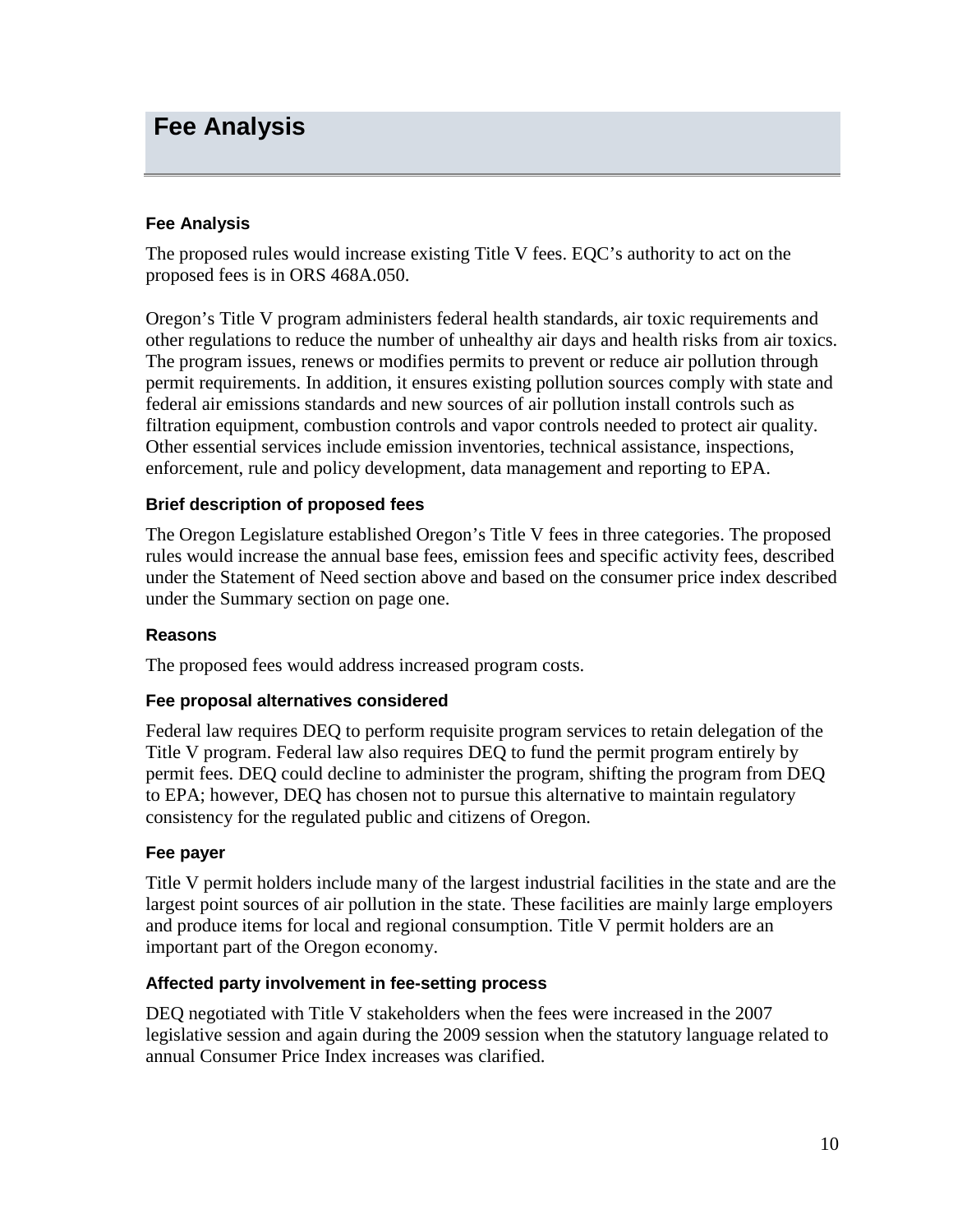During the public comment period, DEQ requests public comment on whether to consider other options for achieving the rule's substantive goals while reducing negative economic impact of the rule on business.

#### **Summary of impacts**

The proposed fee increase would affect the 105 facilities that currently have a Title V permit and any facility that applies for this type of permit in the future.

#### **Fee payer agreement with fee proposal**

DEQ has increased Title V fees regularly since the Title V program began in the early nineties. Fee payers generally do not oppose this annual fee increase equal to the rate of inflation.

#### **How long will the current fees sustain the program?**

The current fees will not sustain the program.

| Biennial Program costs covered by fees | approx. \$7,069,000 | 100% |
|----------------------------------------|---------------------|------|
| Program costs covered by General Fund  | \$0                 | 0%   |
| Fees last changed                      | 1/18/2017           |      |

#### **How long will the proposed fee sustain the program?**

The proposed fee increase will sustain the program up to August 2020.

Phase one:

| Expected change in revenue $(+/-)$             | $+$ \$45,300 | $+1.99\%$ |
|------------------------------------------------|--------------|-----------|
| Min GF required by statue/rule to fund program | \$0          | 0%        |
| Proposed fees allows General Fund replacement  | \$0          | 0%        |
| Expected effective date                        | 06/2018      |           |

Phase two:

| Expected change in revenue $(+/-)$             | $+$ \$74,600 | $+1.99%$ |
|------------------------------------------------|--------------|----------|
| Min GF required by statue/rule to fund program | \$0          | $0\%$    |
| Proposed fees allows General Fund replacement  | \$0          | 0%       |
| Expected effective date                        | 12/2018      |          |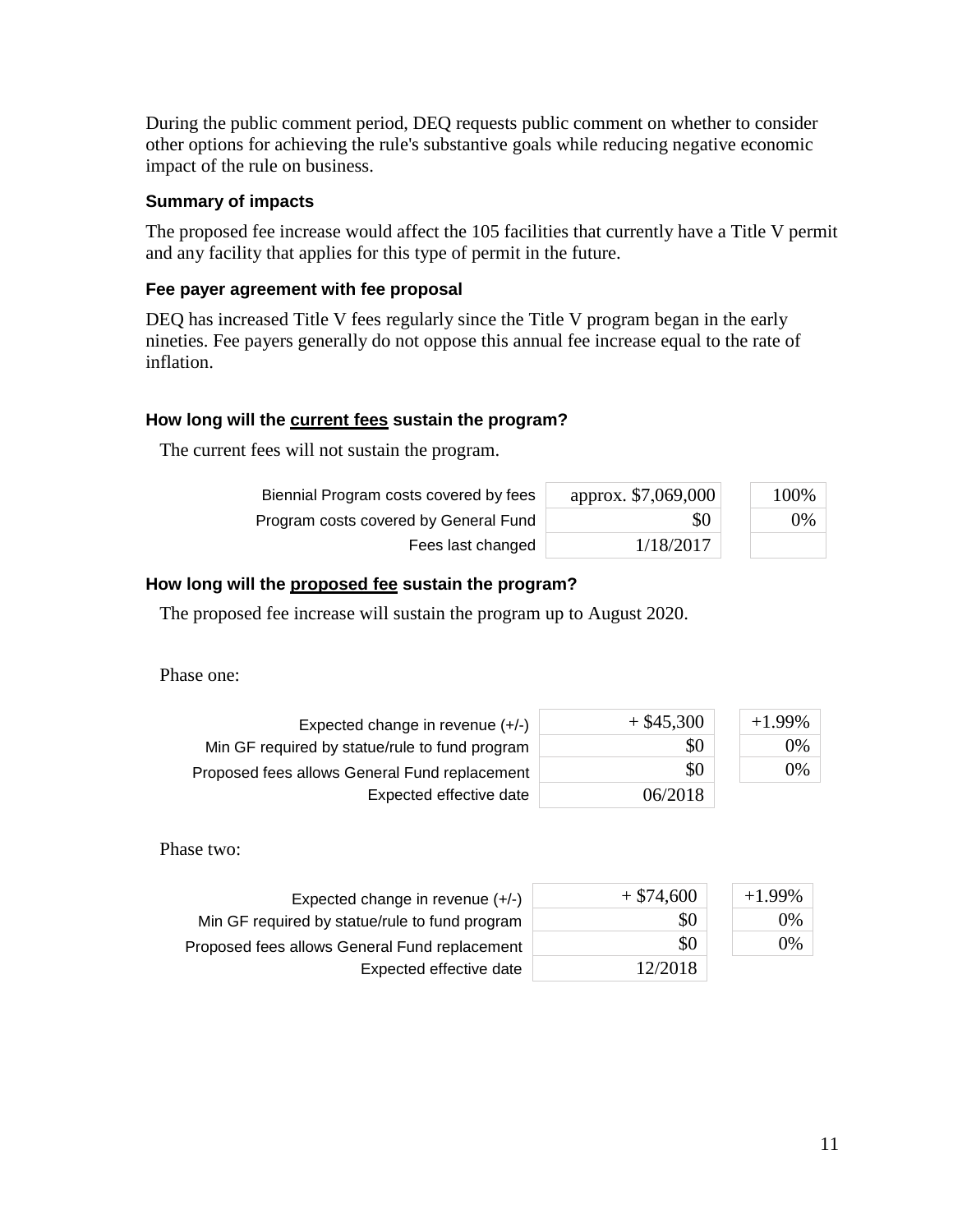#### **Transactions and revenue**

DEQ estimated revenue forecasts and expenditures based on the assumption that DEQ identified all facilities subject to the Title V program. The number of Title V permits has decreased from 115 as invoiced in 2017 to 105 in 2018. The revenue forecasts and expenditures are also based on the assumption that the 2018 change in the consumer price index will be the same as the 2017 change in the index.

Transactions include the number of invoices DEQ issues for annual permit fees in August of each year and the number of invoices DEQ issues for specific activity fees. DEQ issues specific activity fees throughout the year depending on the number of new permit applications and changes to existing permits. These fees are a small portion of program revenue.

|                                   | <b>Number of</b><br>transactions | <b>Number of</b><br><b>Fee Payers</b> | Impact on<br>revenue $(+/-)$ | <b>Total revenue</b><br>$(+/-)$ |
|-----------------------------------|----------------------------------|---------------------------------------|------------------------------|---------------------------------|
| Current<br>biennium 2017-<br>2019 | 214                              | 107                                   | $+$ \$45,300                 | \$7,460,000                     |
| Next biennium<br>2019-2021        | 214                              | 107                                   | $+$ \$149,200                | \$7,600,000                     |

#### **Fee schedule**

The following table shows the amounts of the proposed fees.

| <b>Proposed Fees</b>          |          |                       |                                    |  |  |  |  |
|-------------------------------|----------|-----------------------|------------------------------------|--|--|--|--|
| Fee category                  | 2017 Fee | Proposed 2018<br>Fees | Proposed 2019<br>Fees <sup>1</sup> |  |  |  |  |
| <b>Annual Title V Fees</b>    |          |                       |                                    |  |  |  |  |
| <b>Emission Fee</b>           | \$60.56  | \$61.76               | \$62.98                            |  |  |  |  |
| Annual Base Fee               | \$8,010  | \$8,169               | \$8,331                            |  |  |  |  |
| <b>Specific Activity Fees</b> |          |                       |                                    |  |  |  |  |
| Administrative Amendment      | \$488    | \$498                 | \$507                              |  |  |  |  |
| Simple Modification           | \$1,953  | \$1,992               | \$2,031                            |  |  |  |  |
| Moderate Modification         | \$14,653 | \$14,944              | \$15,241                           |  |  |  |  |
| <b>Complex Modification</b>   | \$29,306 | \$29,888              | \$30,482                           |  |  |  |  |
| Air Monitoring Review         | \$3,907  | \$3,985               | \$4,064                            |  |  |  |  |

<sup>1</sup> Fees based on an estimate of the 2018 consumer price index.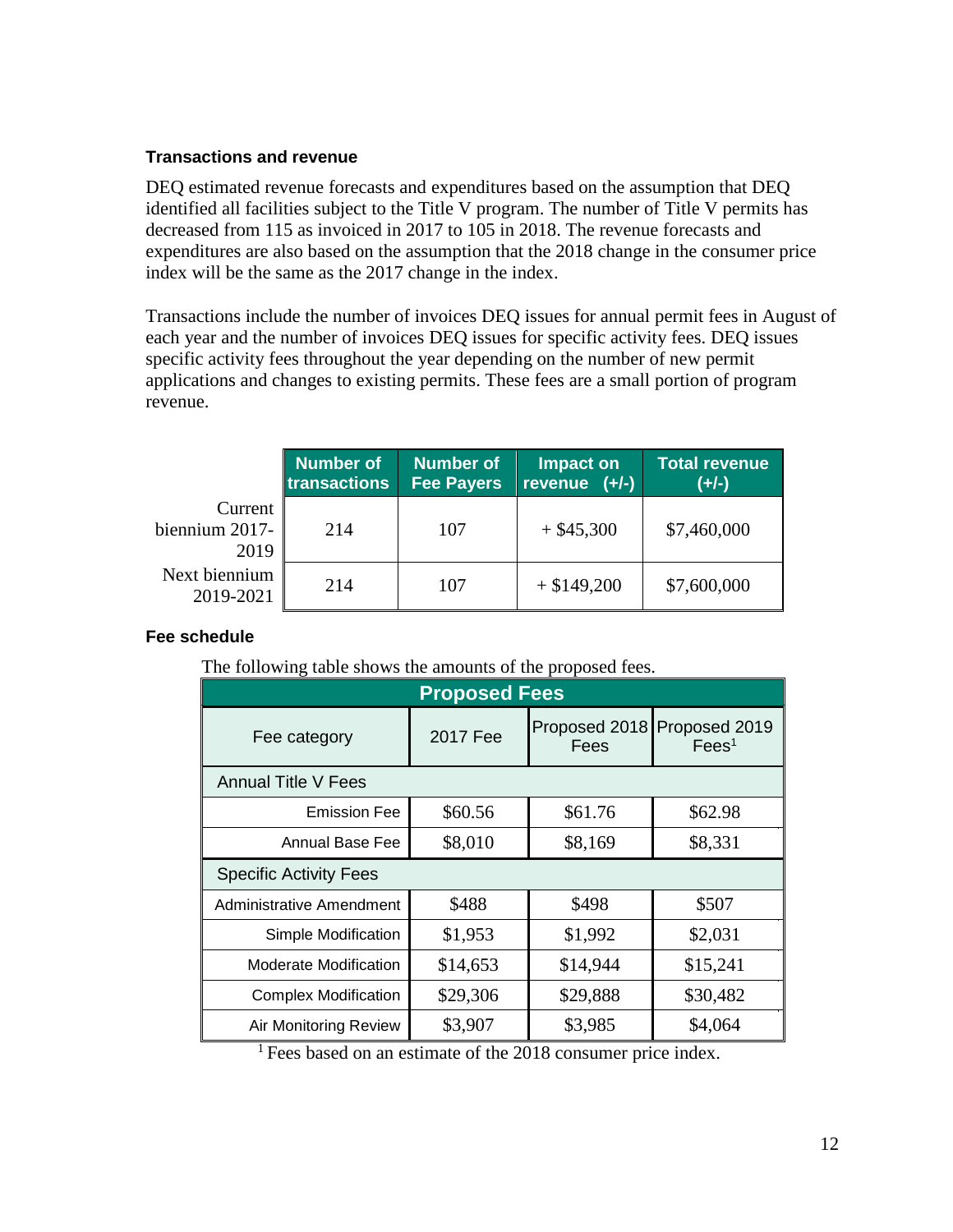# <span id="page-12-0"></span>**Statement of fiscal and economic impact**

# **Fiscal and Economic Impact**

The increase in Title V permit fees would affect approximately 105 permit holders directly and increase annual program revenue by approximately 1.99 percent in the 2018 invoice year and an additional 1.99 percent in the 2019 invoice year.

The direct impact of the fee increase on permit holders is based on an assumption that emissions will remain the same in future years and that the 2018 change in the consumer price index will be the same as the 2017 change in the index.

Title V permit holders are subject to Oregon's greenhouse gas reporting program and most of the permit holders are subject to the greenhouse gas reporting fees. The greenhouse gas reporting fee is equal to 15 percent of their Title V annual base and emission fees, up to a maximum greenhouse gas reporting fee of \$4,500. Because the greenhouse gas reporting fee calculation is a percentage of the Title V fees, the proposed increase in Title V permit fees would result in a 1.99 percent increase in the greenhouse gas reporting fees for these permit holders in the invoices DEQ will issue in 2018, and an additional 1.99 percent increase in the invoices DEQ will issue in 2019. The cap of \$4,500 remains unchanged.

## **Statement of Cost of Compliance**

## **State agencies**

1. State and federal agencies

Direct Impacts: Oregon Health Sciences University is the only state agency that holds a Title V permit and paid Title V permit fees of \$16,315.19 in 2017. The proposed rules would increase their permit fees by about \$282 for 2018 and an additional estimated \$287 for 2019. OHSU is also subject to greenhouse gas reporting fees equal to 15 percent of its annual emission fee and base fee. OHSU paid \$2,128.07 in greenhouse gas reporting fees in 2017. Because of the proposed rules, OHSU's greenhouse gas reporting fees would increase by about \$42 in 2018 and increase by an additional estimated \$42 in 2019. No federal agencies hold Title V permits.

Indirect Impacts: Changes to fees could affect state and federal agencies indirectly if businesses holding Title V permits change the price of goods and services to offset any increased costs from paying a permit fee.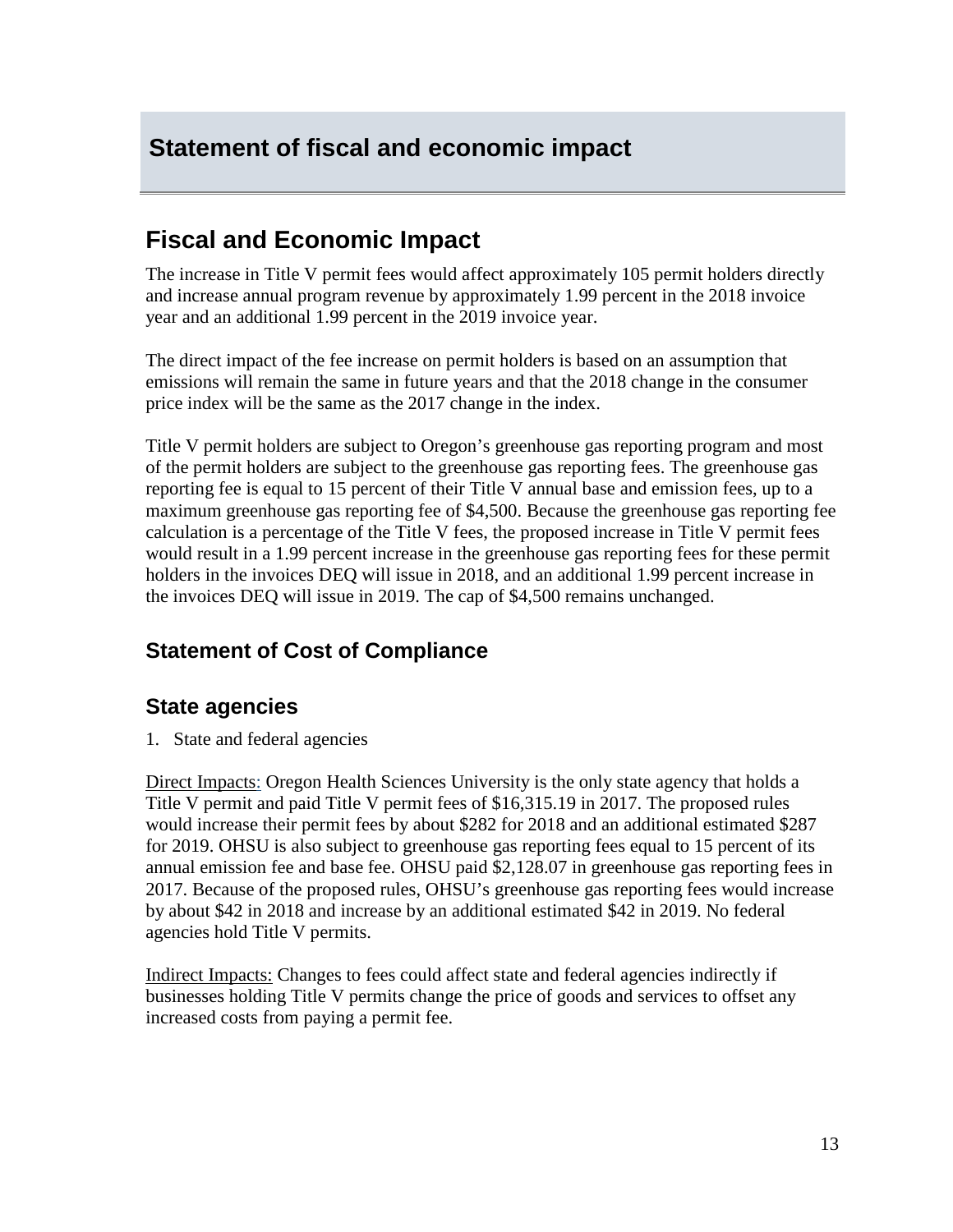2. DEQ

Direct Impacts: DEQ has no facilities that require a Title V permit. The proposed fee increases would affect DEQ directly by providing funding necessary to perform requisite program services.

Indirect Impacts: Changes to fees could affect DEQ indirectly if businesses change the price of goods and services to offset any increased or decreased costs from paying a permit fee.

## **Local governments**

Direct Impacts: Oregon requires county and city local governments to obtain a Title V major source permit for municipal waste landfills. Fees would increase for two landfills operated by local governments:

- Metropolitan Service District, St. Johns Landfill paid Title V annual permit fees of \$9,768.65 in 2017. The proposed rules would increase their 2018 fees by about \$169 and an additional estimated \$172 increase for 2019. St. John's Landfill is subject to greenhouse gas reporting fees equal to 15 percent of their annual emission fee and base fee. This fee would increase by about \$25 in 2016 and increase an additional estimated \$25 in 2017.
- Deschutes County Solid Waste Department, Knott Landfill paid Title V annual permit fees of \$13,250.85 in 2017. The proposed rules would increase their 2018 fees by about \$229 and an additional estimated \$234 for 2019. Knott Landfill is subject to greenhouse gas reporting fees equal to 15 percent of their annual emission fee and base fee. This fee would increase by about \$34 in 2018 and increase an additional estimates \$34 in 2019.

Indirect Impacts: Changes to fees could affect county and city local governments indirectly if businesses holding Title V permits change the price of goods and services to offset any increased costs from paying a permit fee.

## **Public**

Direct Impacts: Air pollution creates public health problems that can have negative economic impacts. The proposed rules could affect the public directly and positively if the proposed fee increases provide adequate resources for compliance and technical assistance and help avoid public health costs associated with lower compliance and increased air pollution.

Indirect Impacts: Changes to fees could affect the public indirectly if businesses change the price of goods and services to offset any increased or decreased costs from paying a permit fee. DEQ expects any such price increases to be small and lacks available information upon which it could accurately estimate actual potential increases.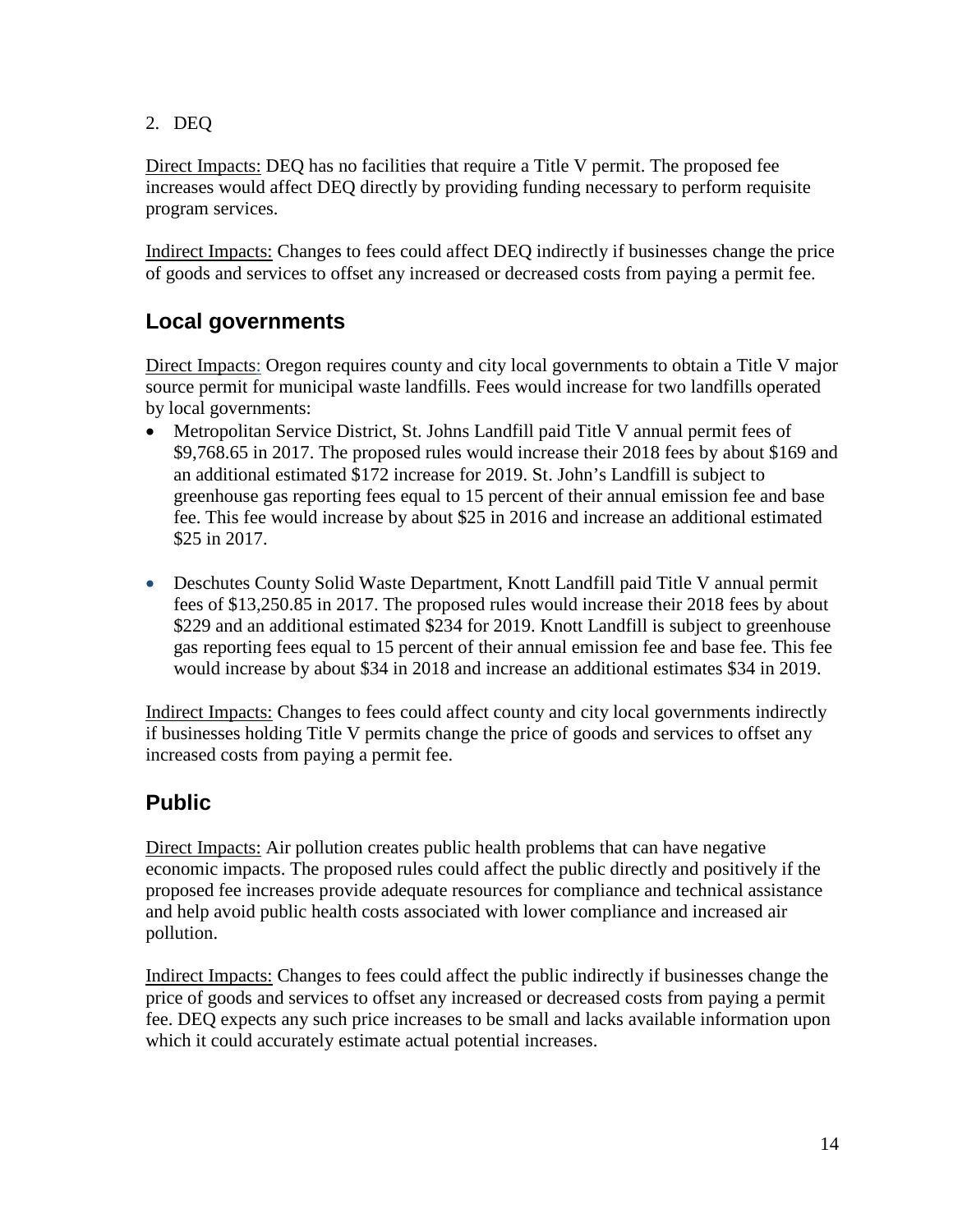## **Large businesses - businesses with more than 50 employees**

Direct Impacts: Approximately 92 large businesses hold Title V permits and a fee increase would affect these permit holders directly. Estimated impacts are based on the assumption that DEQ identified all facilities subject to the Title V program and that the number of Title V permits and facility emissions remain constant.

The proposed annual base fees and emission fees are provided in the following table. The annual base fee is small in comparison to the emission fees paid by most sources. The rulemaking would also increase specific activity fees. Specific activity fees contribute a small portion of Title V program revenue.

| Proposed Title V Fees For 2018 & 2019 |              |                                           |                               |                                           |                               |  |
|---------------------------------------|--------------|-------------------------------------------|-------------------------------|-------------------------------------------|-------------------------------|--|
| <b>Fee Category</b>                   | 2017<br>Fees | Proposed 2018<br>Fees<br>(to be invoiced) | Increase<br>over 2017<br>Fees | Proposed 2019<br>Fees<br>(to be invoiced) | Increase<br>over 2018<br>Fees |  |
| <b>Annual Base</b><br>Fee             | \$8,010      | \$8,169                                   | \$159                         | \$8,331                                   | \$162                         |  |
| <b>Emission Fee</b>                   | \$60.56      | \$61.76                                   | \$1.20                        | \$62.98                                   | \$1.22                        |  |

<sup>1</sup> Fees based on an estimate of the 2018 consumer price index.

The requirement for a Title V permit is based on quantity of emissions from a facility. In general, lower emitting sources with less complex permits would experience a smaller annual dollar impact from the proposed fee increases. The table below shows the effect of the proposed fees on invoices issued to sources emitting 50, 250, 500 or 5,000 tons per year.

| <b>Result of Proposed Fees by Quantity of Emissions</b> |              |                                           |                     |                                                |                            |  |
|---------------------------------------------------------|--------------|-------------------------------------------|---------------------|------------------------------------------------|----------------------------|--|
| Emissions<br>per calendar<br>vear                       | 2017<br>Fees | Proposed 2018<br>Fees<br>(to be invoiced) | Increase<br>in fees | <b>Estimated</b><br><b>2019 Fees</b><br>(est.) | Increase in<br>fees (est.) |  |
| 50 tons/yr                                              | \$11,038     | \$11,257                                  | \$219               | \$11,480                                       | \$223                      |  |
| 250 tons/yr                                             | \$23150      | \$23,609                                  | \$459               | \$24,076                                       | \$467                      |  |
| 500 tons/yr                                             | \$38290      | \$39,049                                  | \$759               | \$39,821                                       | \$772                      |  |
| 5,000 tons/yr                                           | \$310,810    | \$316,969                                 | \$6,159             | \$323,231                                      | \$6,262                    |  |

<sup>1</sup> Fees based on an estimate of the 2018 consumer price index.

Indirect Impacts: Changes to fees could affect businesses indirectly if other businesses change the price of goods and services to offset any increased or decreased costs from paying a permit fee.

## **Small businesses – businesses with 50 or fewer employees**

Direct Impacts: Most Title V permit holders are large businesses, but the requirement to hold a permit is based on potential emission levels rather than business size. Approximately 13 small businesses are required to hold Title V permits because their potential emissions exceed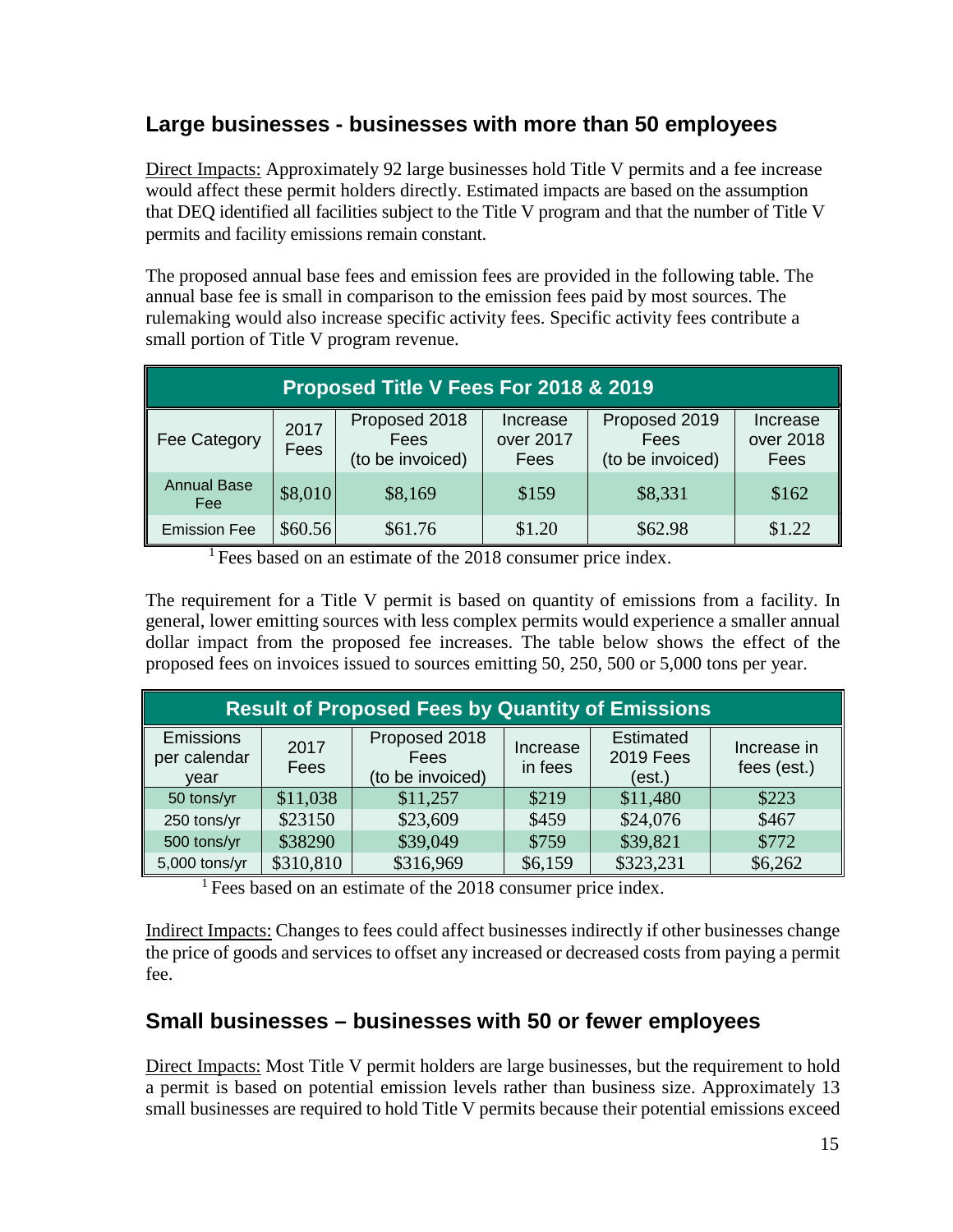Title V applicability thresholds. None of the small businesses holding Title V permits emit more than 250 tons per year in a typical year. Businesses emitting 250 tons per year would experience a fee increase of \$459 in 2018 over existing fees and an additional fee increase of \$467 in 2019 over 2018 fees. None of the small businesses are subject to greenhouse gas reporting fees.

Indirect Impacts: Changes to fees could affect small businesses if other businesses holding Title V permits change the price of goods and services to offset any increased costs from paying a permit fee.

### **a. Estimated number of small businesses and types of businesses and industries with small businesses subject to proposed rule.**

DEQ estimates that approximately 12 percent of Title V permit holders (about 13 businesses) are small businesses with 50 or fewer employees, such as such as fiberglass reinforced plastic facilities and smaller wood refinishing operations.

### **b. Projected reporting, recordkeeping and other administrative activities, including costs of professional services, required for small businesses to comply with the proposed rule.**

The proposed rule amendments do not establish any additional reporting, recordkeeping or other administrative activities.

### **c. Projected equipment, supplies, labor and increased administration required for small businesses to comply with the proposed rule.**

The proposed rule amendments do not require any additional equipment, supplies, labor or increased administration.

### **d. Describe how DEQ involved small businesses in developing this proposed rule.**

DEQ provided notice of the proposed rules to all Title V permit holders, including those that are small businesses.

# **Documents relied on for fiscal and economic impact**

| <b>Document title</b>                  | <b>Document location</b>                  |
|----------------------------------------|-------------------------------------------|
| 2015-2017 Legislatively approved       | <b>DEQ Website</b>                        |
| budget                                 |                                           |
| Clean Air Act, including Clean Air Act | <b>EPA Website</b>                        |
| Amendments of 1990                     |                                           |
| U.S. Department of Labor, Bureau of    |                                           |
| Labor Statistics, Consumer Price Index | <b>Bureau of Labor Statistics Website</b> |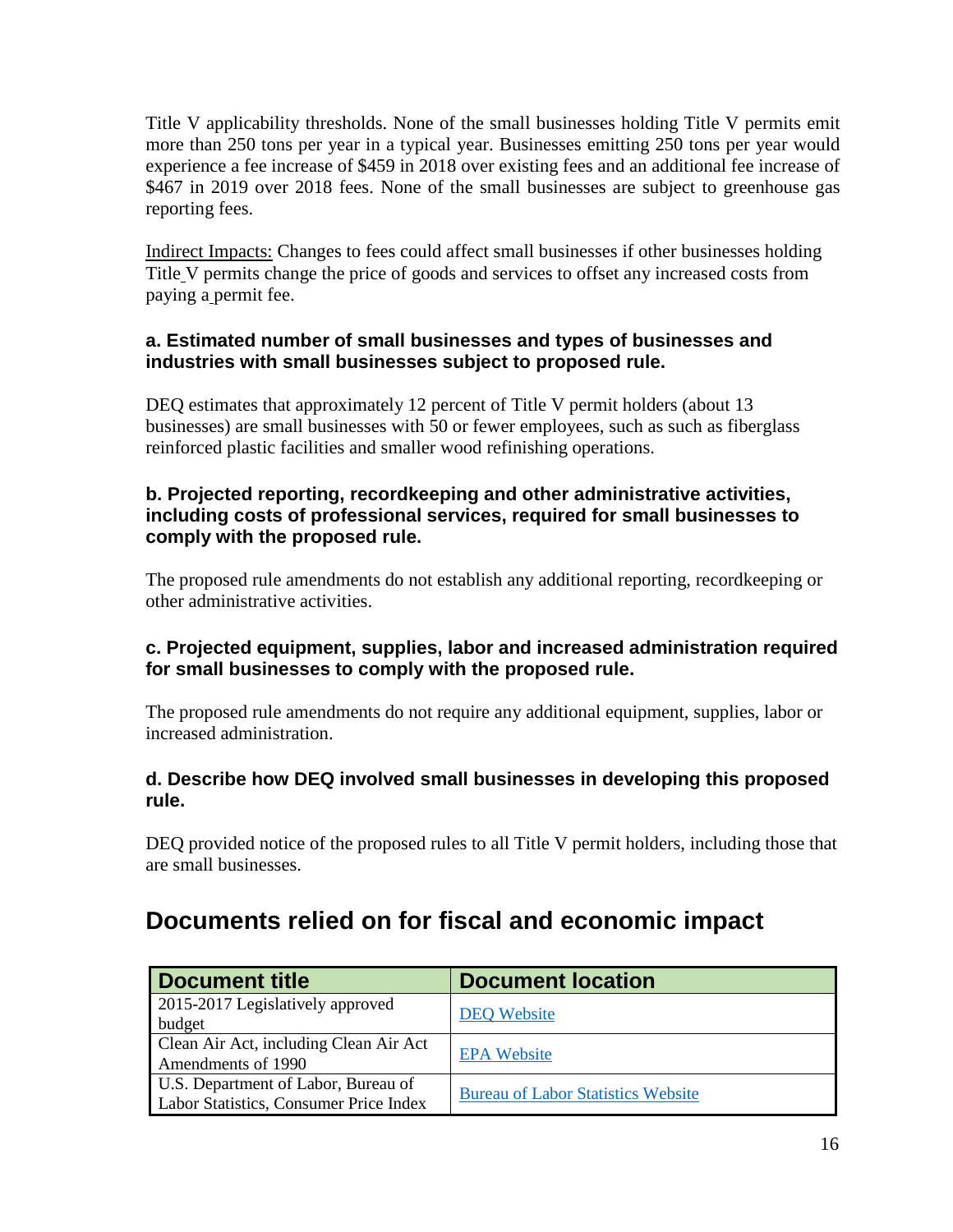# **Advisory committee**

DEQ did not appoint an advisory committee for the proposed rules because federal law and Oregon statute authorize the fee increases.

# **Housing cost**

As ORS 183.534 requires, DEQ evaluated whether the proposed rules would have an effect on the development cost of a 6,000-square-foot parcel and construction of a 1,200-squarefoot detached, single-family dwelling on that parcel. It is possible that a permit holder could change the price of goods and services to pass on any fee changes to consumers, though any estimate of the possible impact would be speculative using information available at this time.

### **Request for other options**

During the public comment period, DEQ requests public comment on whether to consider other options for achieving the rule's substantive goals while reducing negative economic impact of the rule on business.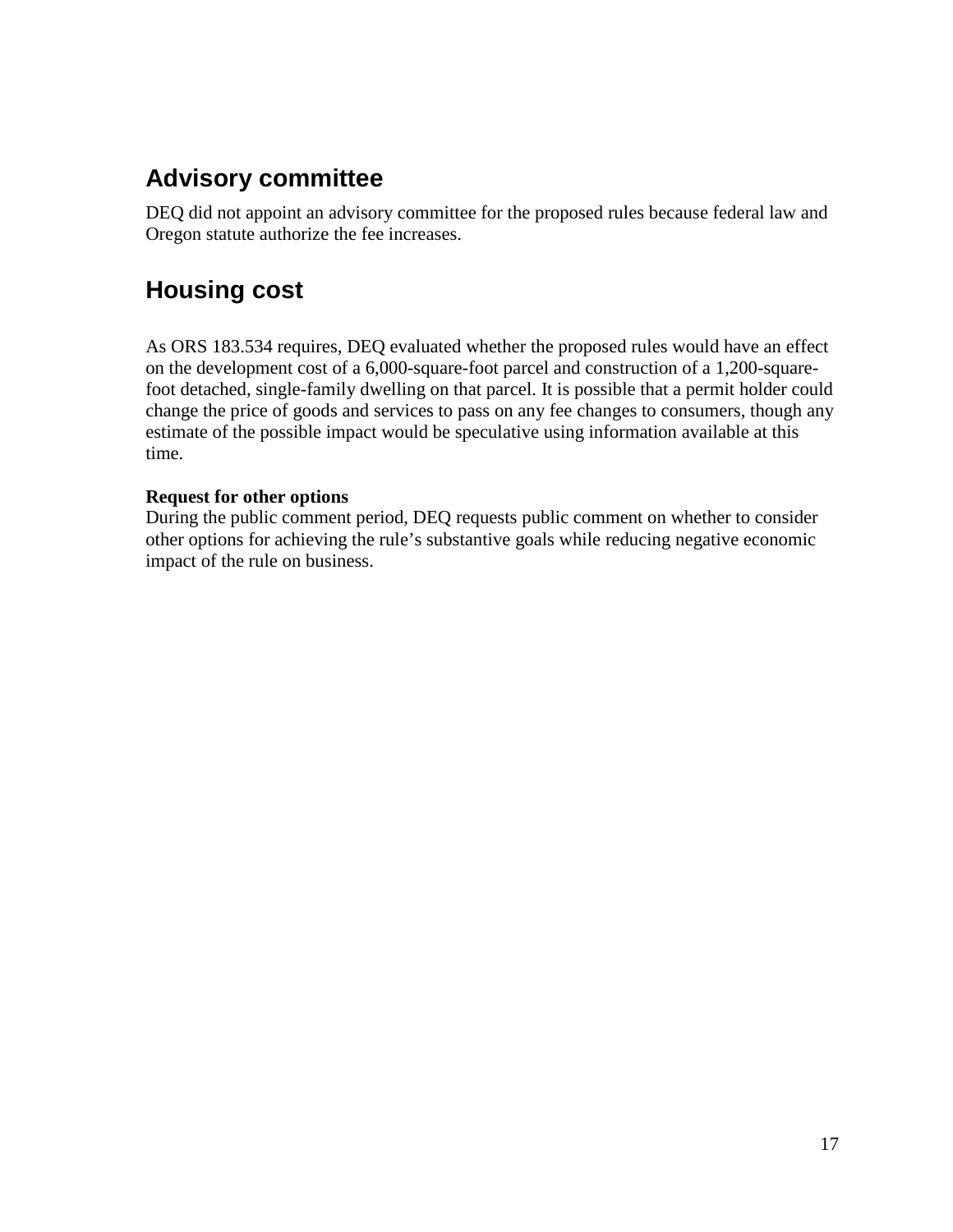# <span id="page-17-0"></span>**Federal relationship**

## **Relationship to federal requirements**

This section complies with OAR 340-011-0029 and ORS 468A.327 to clearly identify the relationship between the proposed rules and applicable federal requirements.

The proposed rulemaking is not different from, or in addition to, applicable federal requirements and impose stringency equivalent to federal requirements. The proposed rules implement federal requirements of the Clean Air Act and EPA rules (40 CFR Part 70) that Oregon's Title V operating permit program be fully funded through permit fees.

What alternatives did DEQ consider if any?

During the public comment period, DEQ requests public comment on whether to consider other options for achieving the rule's substantive goals while reducing negative economic impact of the rule on business. Federal law requires DEQ to perform requisite program services to retain delegation of the Title V program. Federal law also requires DEQ to fund the permit program entirely by permit fees. DEQ could decline to administer the program, shifting the program from DEQ to EPA; however, DEQ has chosen not to pursue this alternative to maintain regulatory consistency for the regulated public and citizens of Oregon.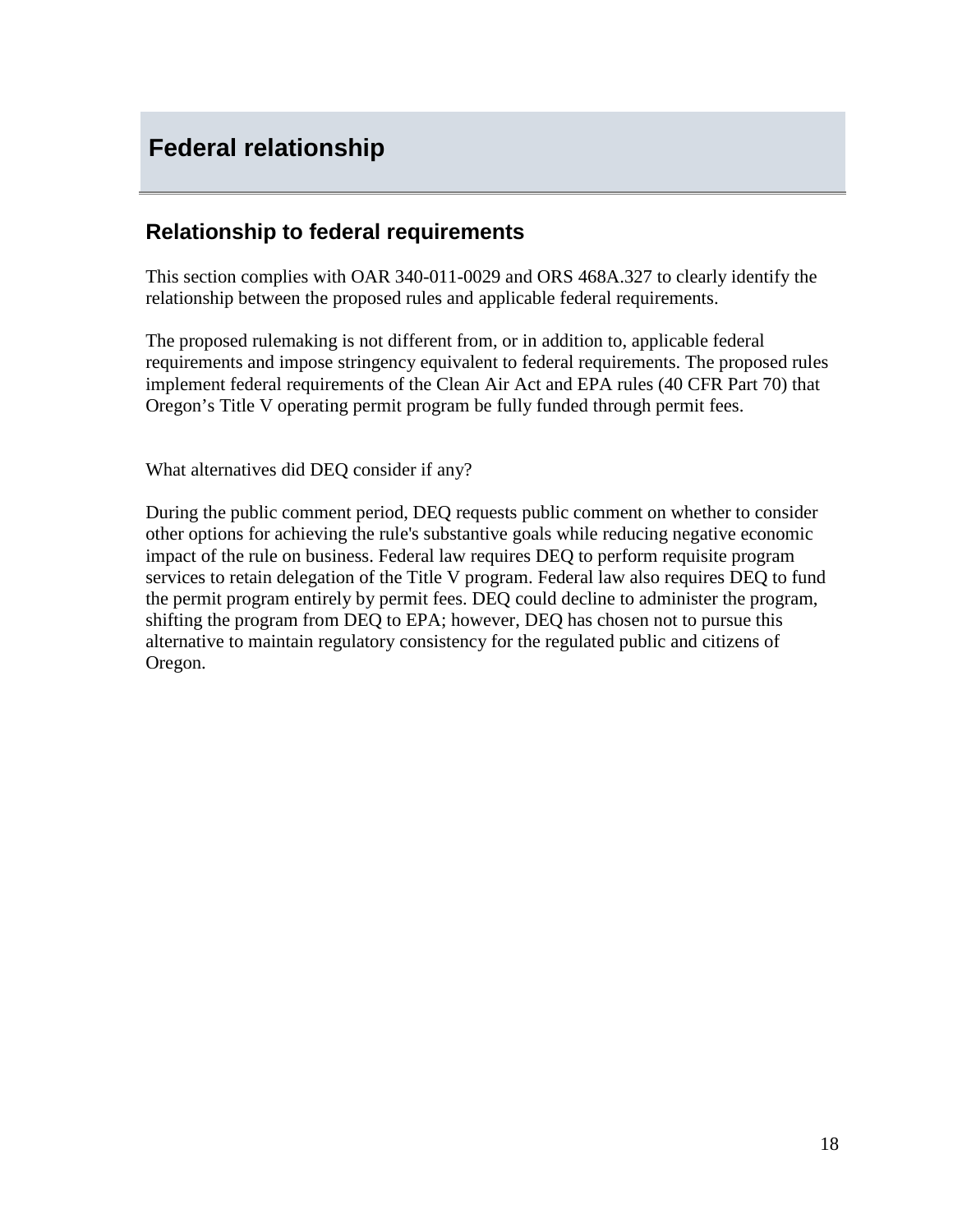## <span id="page-18-0"></span>**Land use**

## **Land-use considerations**

In adopting new or amended rules, ORS 197.180 and OAR 340-018-0070 require DEQ to determine whether the proposed rules significantly affect land use. If so, DEQ must explain how the proposed rules comply with state wide land-use planning goals and local acknowledged comprehensive plans.

Under OAR 660-030-0005 and OAR 340 Division 18, DEQ considers that rules affect land use if:

- The statewide land use planning goals specifically refer to the rule or program, or
- The rule or program is reasonably expected to have significant effects on:
	- o Resources, objectives or areas identified in the statewide planning goals, or
	- o Present or future land uses identified in acknowledged comprehensive plans

To determine whether the proposed rules involve programs or actions that affect land use, DEQ reviewed its Statewide Agency Coordination plan, which describes the DEQ programs that have been determined to significantly affect land use. DEQ considers that its programs specifically relate to the following statewide goals:

| Goal | Title                                                         |
|------|---------------------------------------------------------------|
| 5    | Open Spaces, Scenic and Historic Areas, and Natural Resources |
| 6    | Air, Water and Land Resources Quality                         |
| 9    | Ocean Resources                                               |
| 11   | <b>Public Facilities and Services</b>                         |
| 16   | <b>Estuarial Resources</b>                                    |

Statewide goals also specifically reference the following DEQ programs:

- Nonpoint source discharge water quality program Goal 16
- Water quality and sewage disposal systems Goal 16
- Water quality permits and oil spill regulations Goal 19

## **Determination**

DEQ determined that these proposed rules do not affect land use under OAR 340-018-0030 or DEQ's State Agency Coordination Program.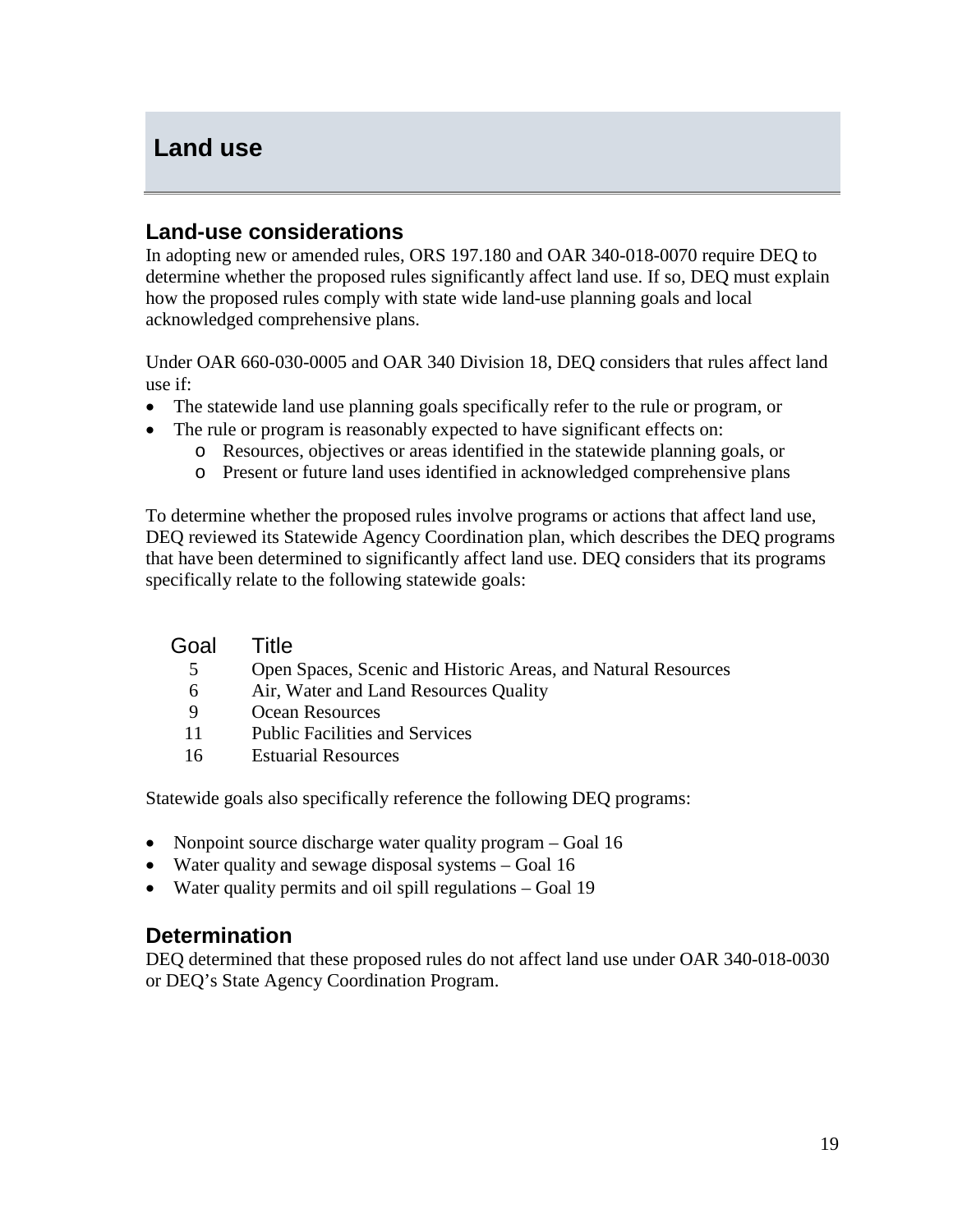# <span id="page-19-0"></span>**Stakeholder and public involvement**

## **Advisory committee**

DEQ did not convene an advisory committee because federal law and Oregon statute authorize the fee increases.

## **EQC prior involvement**

DEQ shares general rulemaking information with EQC through the monthly Director's Report. DEQ did not present additional information specific to this proposed rule revision.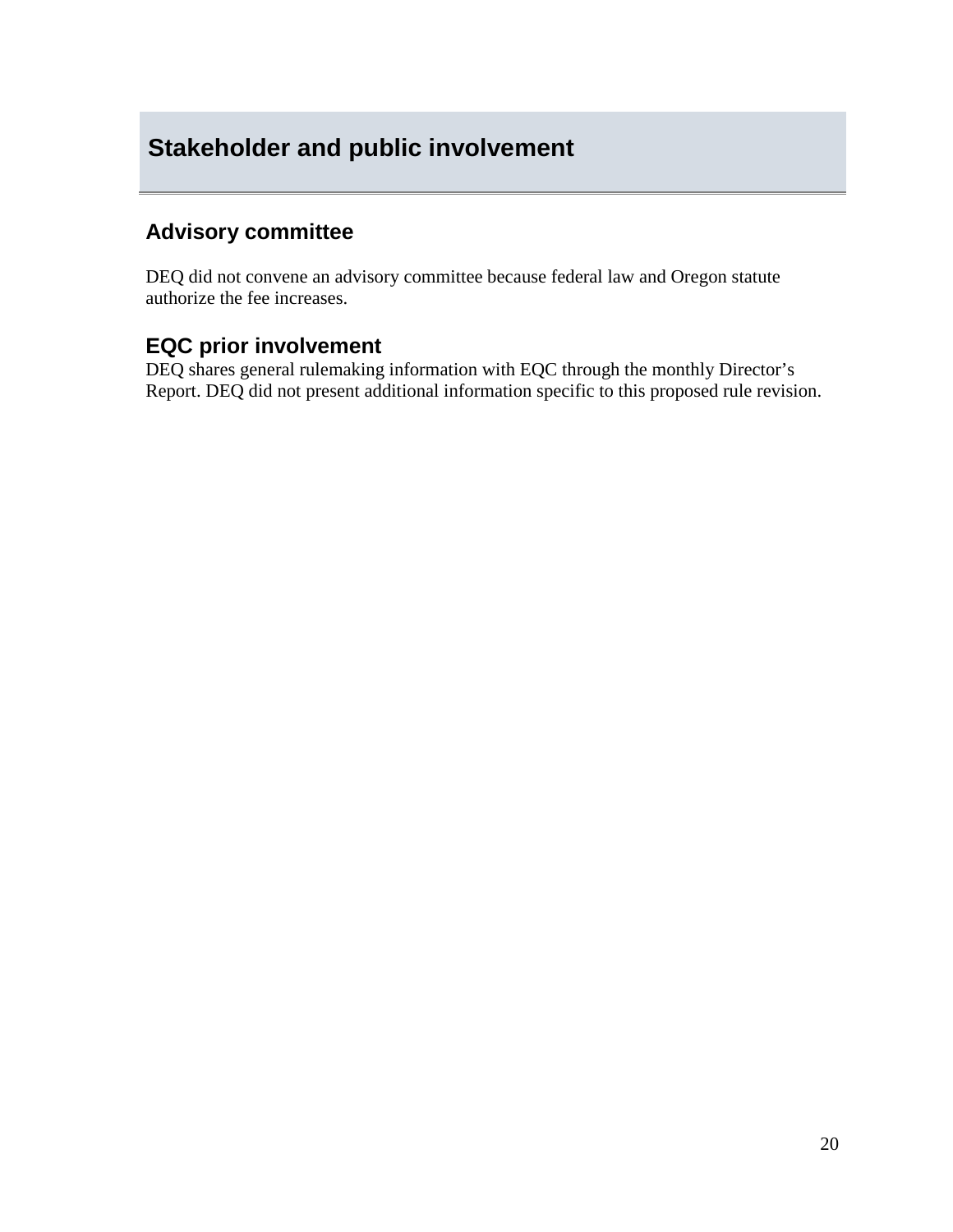# <span id="page-20-0"></span>**Public notice and hearings**

## **Public notice**

DEQ provided notice of the proposed rulemaking and rulemaking hearing on May 15, 2018 by:

- On May 15, 2018: Filing notice with the Oregon Secretary of State for publication in the June 2018 Oregon Bulletin;
- Posting the Notice, Invitation to Comment and Draft Rules on the web page for this rulemaking, located at: [Title V CPI 2018;](http://www.oregon.gov/deq/Regulations/rulemaking/Pages/RTitleVCPI2018.aspx)

• Emailing approximately 9,200 interested parties on the following DEQ lists through GovDelivery:

- Rulemaking
- Title V Permit Program
- DEQ Public Notices
- Emailing the following key legislators required under [ORS 183.335:](http://www.leg.state.or.us/ors/183.html)
	- Senator Lew Fredrick, Co-Chair, Ways and Means Sub-Committee, Natural Resources
	- Representative Brad Witt, Co-Chair, Ways and Means Sub-Committee, Natural Resources
- Postings on Twitter and Facebook
- Posting on the DEQ event calendar: [DEQ Calendar](http://oregon.gov/deq/Pages/Events.aspx)

## **Public hearings**

DEQ plans to hold one public hearing. The details are listed below. Anyone can attend a hearing in person, or by webinar or teleconference.

DEQ will consider all written comments received at the hearings listed below before completing the draft rules. DEQ will summarize all comments and respond to comments in the Environmental Quality Commission staff report.

| <b>Hearing 1</b>         |                                                         |  |
|--------------------------|---------------------------------------------------------|--|
| Date                     | June 19, 2018                                           |  |
| Time                     | 3 p.m.                                                  |  |
| <b>Street Address</b>    | 700 NE Multnomah St., Suite 600,<br>Conference Room 601 |  |
| City                     | Portland                                                |  |
| <b>Presiding Officer</b> | <b>DEQ Staff</b>                                        |  |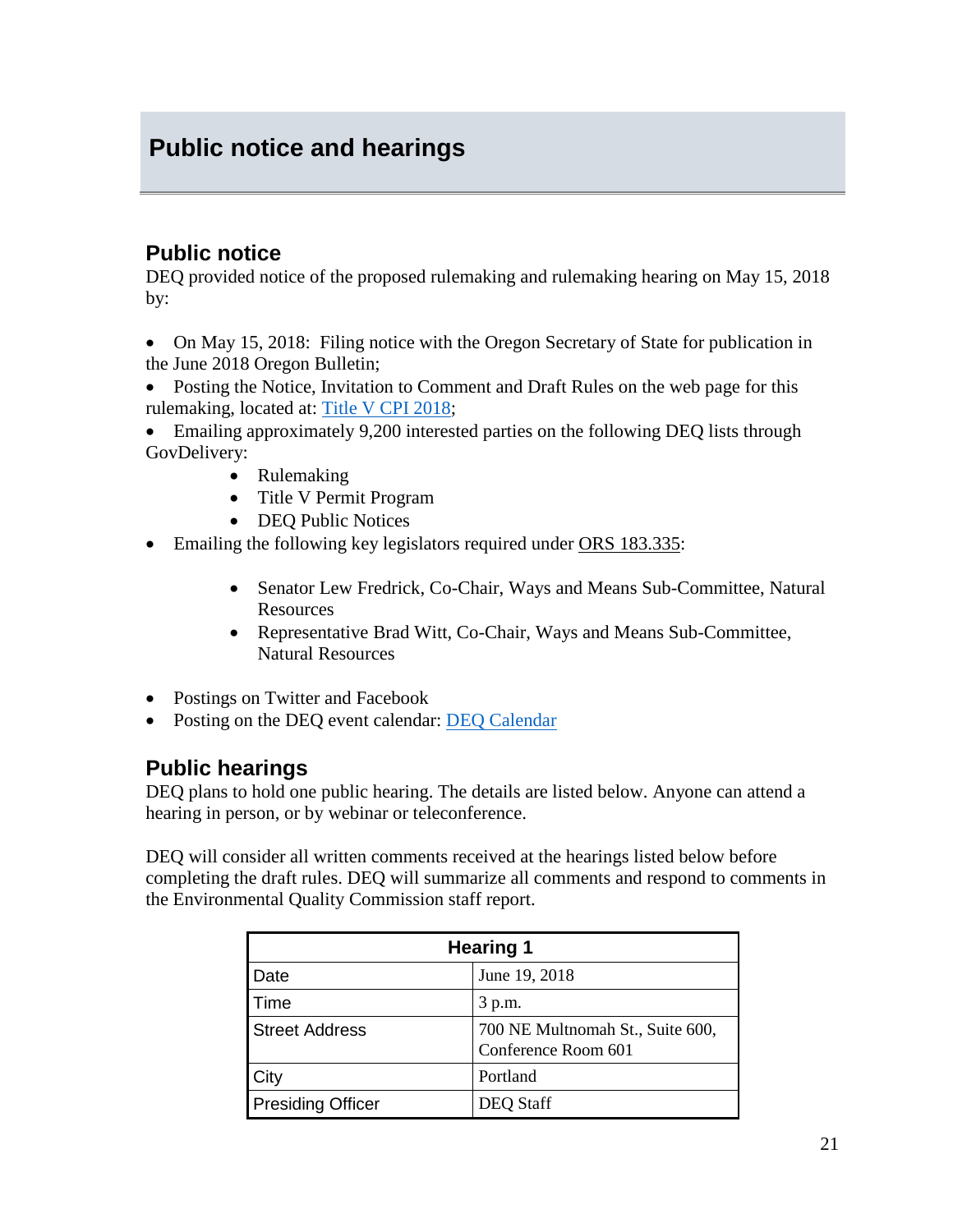| <b>Staff Presenter</b>      | Don Hendrix  |
|-----------------------------|--------------|
| <b>Call-in Phone Number</b> | 888-278-0296 |
| <b>Participant ID</b>       | 8040259      |

# **How to comment on the proposed rules: Submit comment online**

[Title V CPI 2018 Comment Page](http://www.oregon.gov/deq/Regulations/rulemaking/Pages/cTitleVCPI2018.aspx)

## **Note for public university students:**

ORS 192.501(29) allows Oregon public university and OHSU students to protect their university email addresses from disclosure under Oregon's public records law. If you are an Oregon public university or OHSU student you may omit your email address when you complete the online form to submit a comment.

# **By mail**

Oregon DEQ Attn: Donald Hendrix 700 NE Multnomah St., Suite 600 Portland, OR 97232-4100

# **At the hearing Close of public comment period**

The comment period will close 9 a.m. on June 21, 2018

# **Accessibility Information**

You may review copies of all documents referenced in this announcement at: Oregon Department of Environmental Quality 700 NE Multnomah St., Suite 600 Portland, OR, 97232

To schedule a review of all websites and documents referenced in this announcement, call Donald Hendrix, 503-229-5108 (800-452-4011, ext. 5622 toll-free in Oregon).

Please notify DEQ of any special physical or language accommodations or if you need information in large print, Braille or another format. To make these arrangements, contact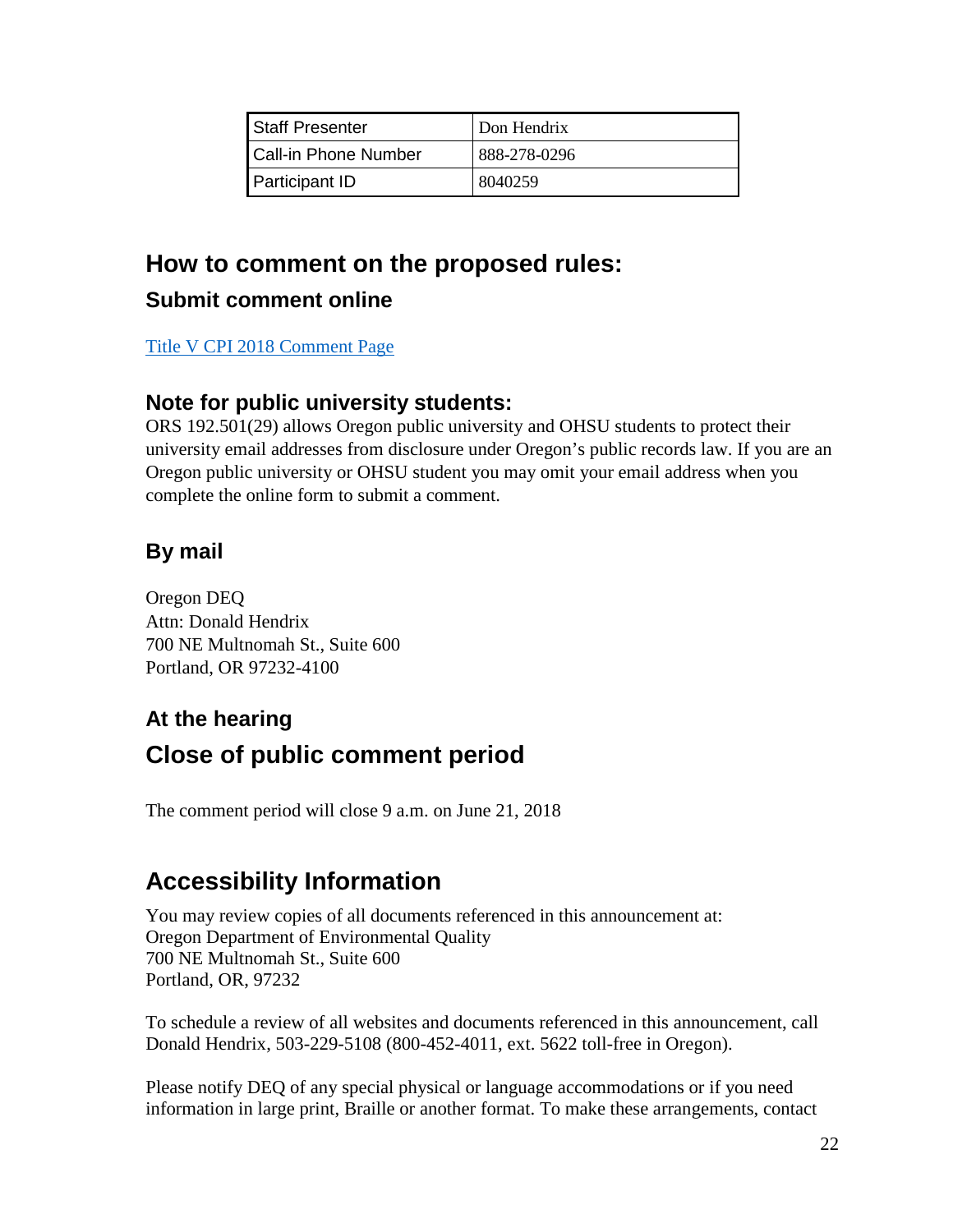DEQ, Portland, at 503-229-5696 or call toll-free in Oregon at 1-800-452-4011, ext. 5696; fax to 503-229-6762; or email to *deqinfo@deq.state.or.us*. Hearing impaired persons may call 711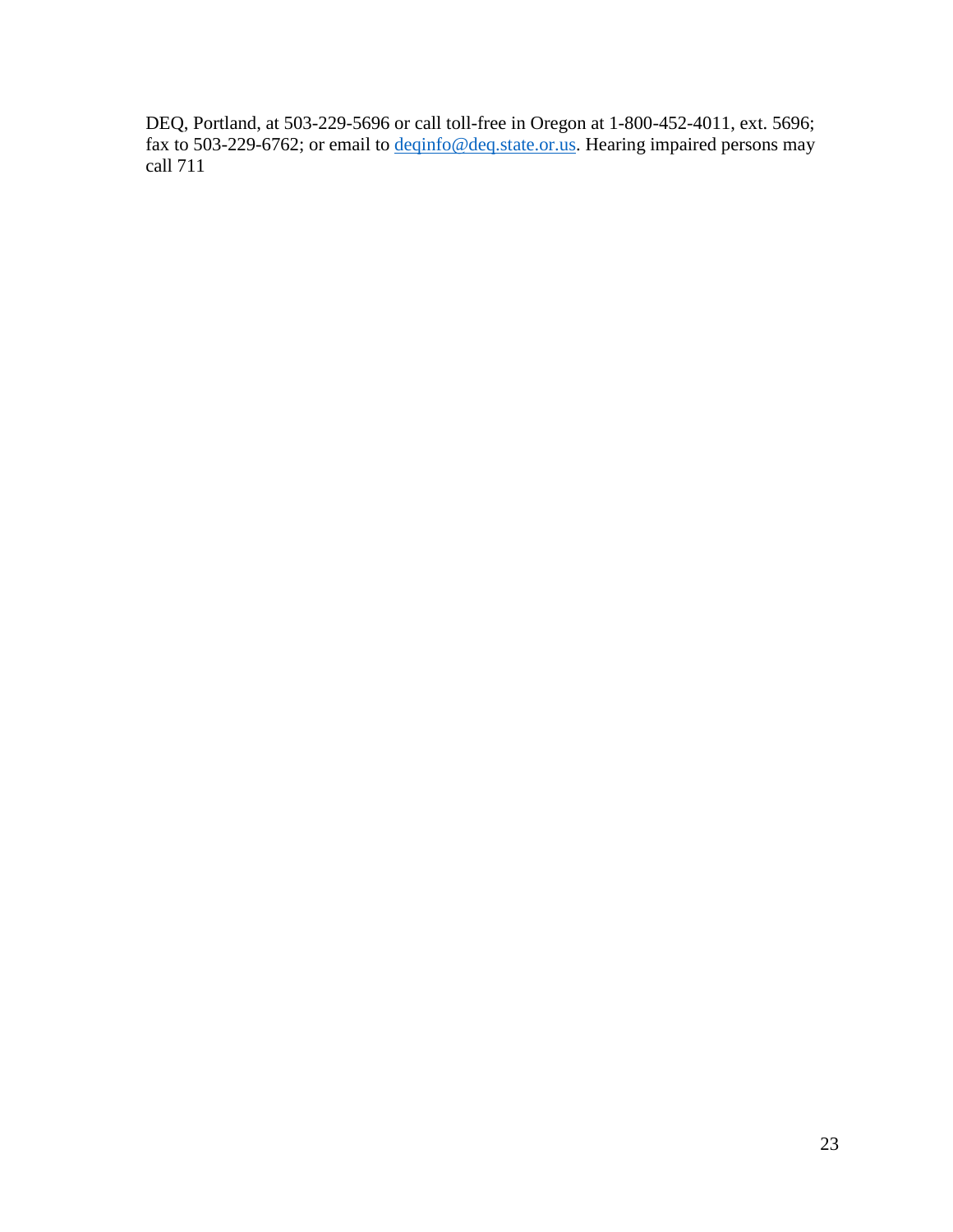## <span id="page-23-0"></span>**Draft Rules - With Edits Highlighted**

Key to Identifying Changed Text:

Deleted Text New/inserted text Text deleted from one location - and moved to another location

#### **DEPARTMENT OF ENVIRONMENTAL QUALITY**

#### **Division 220 OREGON TITLE V OPERATING PERMIT FEES**

#### **340-220-0030 Annual Base Fee**

(1) DEQ will assess an annual base fee of \$7,9468,169 for each source subject to the Oregon Title V Operating Permit program for the period of November 15, 2016 2018 to November 14, 20172019, and for each annual period thereafter.

(2) DEQ will assess an annual base fee of \$8,0108,331 for each source subject to the Oregon Title V Operating Permit program for the period of November 15, 2017-2019 to November 14, 20182020, and for each annual period thereafter.

**Statutory/Other Authority:** ORS 468 & 468A **Statutes/Other Implemented:** ORS 468 & 468A **History:** DEQ 1-2017, f. & cert. ef. 1-19-17 DEQ 7-2016, f. & cert. ef. 6-9-16 DEQ 2-2015, f. & cert. ef. 1-7-15 DEQ 10-2014, f. & cert. ef. 9-4-14 DEQ 9-2012, f. & cert. ef. 12-11-12 DEQ 5-2012, f. & cert. ef. 7-2-12 DEQ 16-2010, f. & cert. ef. 12-20-10 Reverted to DEQ 10-2008, f. & cert. ef. 8-25-08 DEQ 4-2009(Temp), f. & cert. ef. 8-27-09 thru 2-20-10 DEQ 10-2008, f. & cert. ef. 8-25-08 Reverted to DEQ 7-2006, f. & cert. ef. 6-30-06 DEQ 6-2007(Temp), f. & cert. ef. 8-17-07 thru 2-12-08 DEQ 7-2006, f. & cert. ef. 6-30-06 DEQ 6-2005, f. & cert. ef. 7-11-05 DEQ 6-2004, f. & cert. ef. 7-29-04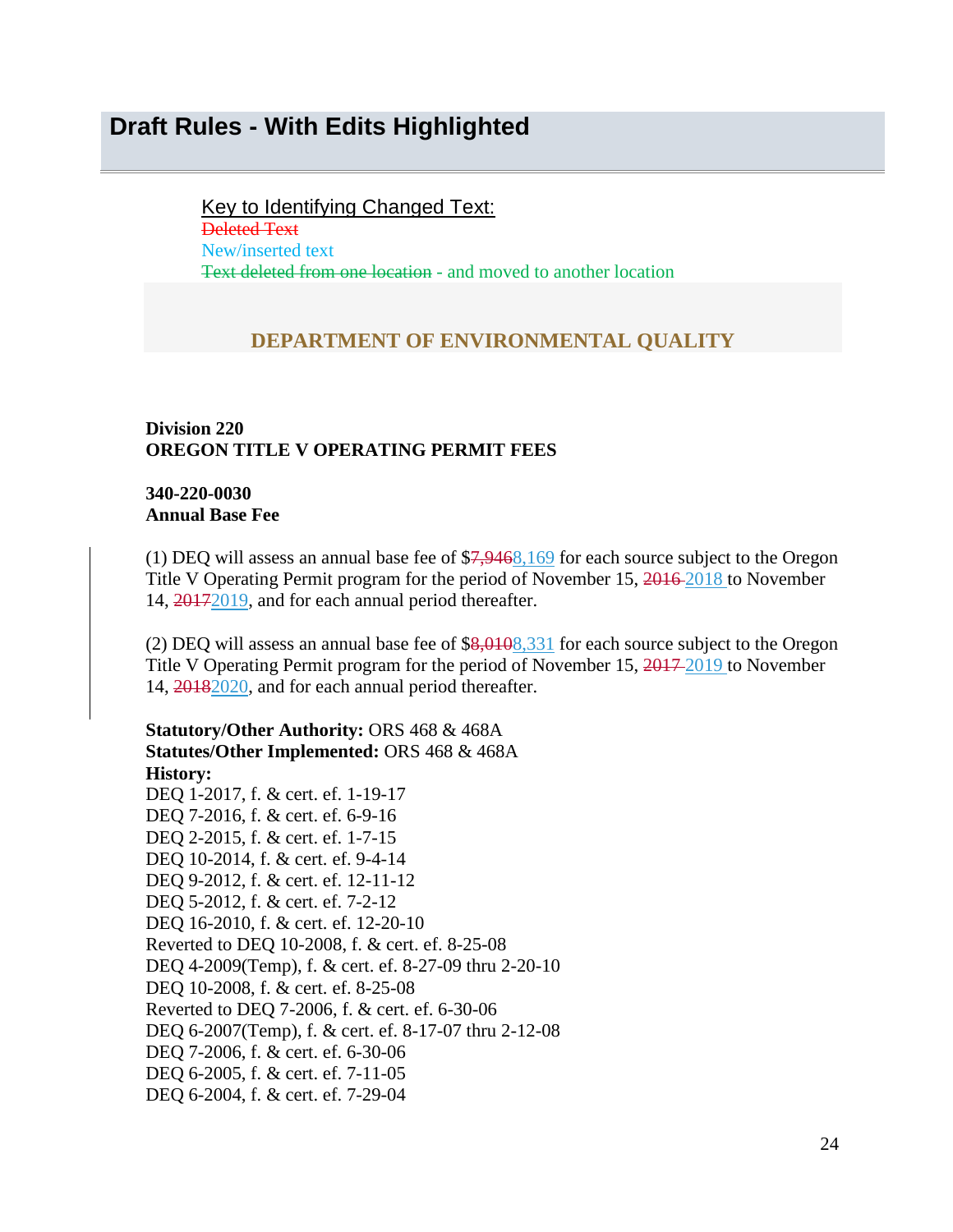DEQ 11-2003, f. & cert. ef. 7-23-03 DEQ 7-2001, f. 6-28-01, cert. ef. 7-1-01 DEQ 6-2001, f. 6-18-01, cert. ef. 7-1-01 DEQ 8-2000, f. & cert. ef. 6-6-00 DEQ 14-1999, f. & cert. ef. 10-14-99, Renumbered from 340-028-2580 DEQ 10-1999, f. & cert. ef. 7-1-99 DEQ 12-1998, f. & cert. ef. 6-30-98 DEQ 9-1997, f. & cert. ef. 5-9-97 DEQ 7-1996, f. & cert. ef. 5-31-96 DEQ 22-1995, f. & cert. ef. 10-6-95 DEQ 12-1995, f. & cert. ef. 5-23-95 DEQ 13-1994, f. & cert. ef. 5-19-94 DEQ 20-1993(Temp), f. & cert. ef. 11-4-93

#### **340-220-0040 Emission Fee**

(1) DEQ will assess an emission fee of \$60.0861.76 per ton of each regulated pollutant emitted during calendar year 20157 and for each year thereafter to each source subject to the Oregon Title V Operating Permit Program.

(2) DEQ will assess an emission fee of \$60.5662.98 per ton of each regulated pollutant emitted during calendar year 20168 and for each calendar year thereafter to each source subject to the Oregon Title V Operating Permit Program.

(3) The emission fee will be applied to emissions based on the elections made according to OAR 340-220-0090.

#### **Statutory/Other Authority:** ORS 468.020 **Statutes/Other Implemented:** ORS 468 & 468A **History:**

DEQ 1-2017, f. & cert. ef. 1-19-17

DEQ 20-1993(Temp), f. & cert. ef. 11-4-93; DEQ 13-1994, f. & cert. ef. 5-19-94; DEQ 12- 1995. f. & cert. ef. 5-23-95; DEQ 22-1995, f. & cert. ef. 10-6-95; DEQ 7-1996, f. & cert. ef. 5-31-96; DEQ 9-1997, f. & cert. ef. 5-9-97; DEQ 12-1998, f. & cert. ef. 6-30-98; DEQ 10- 1999, f. & cert. ef. 7-1-99; DEQ 14-1999, f. & cert. ef. 10-14-99, Renumbered from 340- 028-2590; DEQ 8-2000, f. & cert. ef. 6-6-00; DEQ 6-2001, f. 6-18-01, cert. ef. 7-1-01; DEQ 7-2001, f. 6-28-01, cert. ef. 7-1-01; DEQ 11-2003, f. & cert. ef. 7-23-03; DEQ 6-2004, f. & cert. ef. 7-29-04; DEQ 6-2005, f. & cert. ef. 7-11-05; DEQ 7-2006, f. & cert. ef. 6-30-06; DEQ 6-2007(Temp), f. & cert. ef. 8-17-07 thru 2-12-08; Administrative correction 2-22-08; DEQ 10-2008, f. & cert. ef. 8-25-08; DEQ 4-2009(Temp), f. & cert. ef. 8-27-09 thru 2-20- 10; Administrative correction 3-18-10; DEQ 16-2010, f. & cert. ef. 12-20-10; DEQ 5-2012, f. & cert. ef. 7-2-12; DEQ 9-2012, f. & cert. ef. 12-11-12; DEQ 10-2014, f. & cert. ef. 9-4- 14; DEQ 2-2015, f. & cert. ef. 1-7-15; DEQ 7-2016, f. & cert. ef. 6-9-16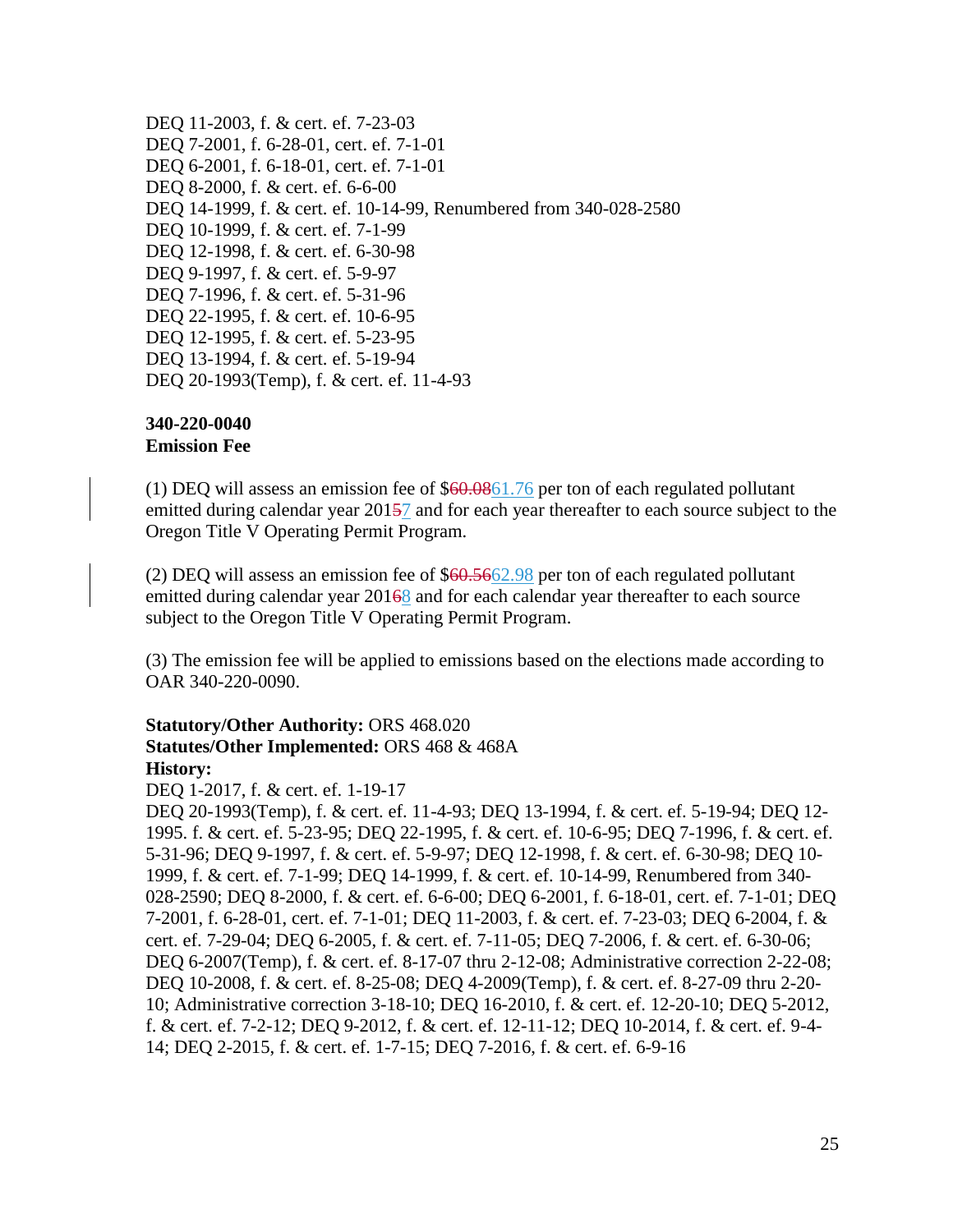### **340-220-0050 Specific Activity Fees**

(1) DEQ will assess specific activity fees for an Oregon Title V Operating Permit program source for the period of <del>June 15, 2016</del>January 20, 2017 to January 19, 2017May 13, 2018 as follows:

- (a) Existing source permit revisions:
- $(A)$  Administrative\*  $-$  \$484488;
- $(B)$  Simple  $$1,9381,953;$
- (C) Moderate \$14,53614,653;
- (D) Complex \$29,07229,306.
- (b) Ambient air monitoring review  $-$  \$3,8763,907.

(2) DEQ will assess specific activity fees for an Oregon Title V Operating Permit program source as of January 20, 2017May 14, 2018 as follows:

(a) Existing source permit revisions:

- (A) Administrative\*  $-$  \$488498;
- (B) Simple  $$1,9531,992;$
- (C) Moderate \$14,65314,944;
- (D) Complex \$29,30629,888;

(b) Ambient air monitoring review  $-$  \$3,9073,985.

NOTE: \*Includes revisions specified in OAR 340-218-0150(1)(a) through (g). Other revisions specified in OAR 340-218-0150 are subject to simple, moderate or complex revision fees.

(3) DEQ will assess the following specific activity fee for an Oregon Title V Operating Permit program source for annual greenhouse gas reporting, as required by OAR 340-215-  $0060(1)$  — 15 percent of the following, not to exceed \$4,500:

(a) The applicable annual base fee (for the period of November 15 of the current year to November 14 of the following year); and

(b) The applicable annual emission fee (for emissions during the previous calendar year).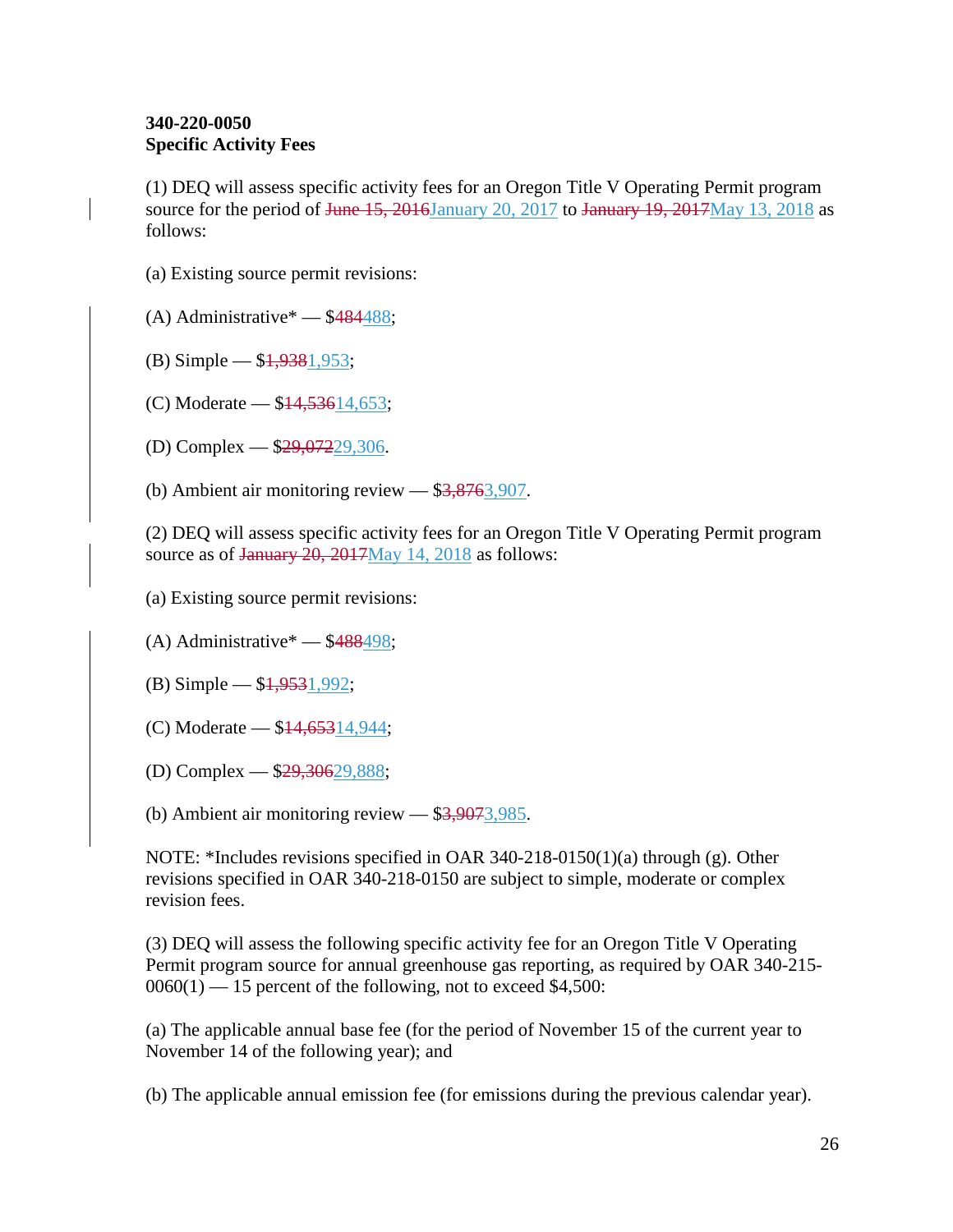**Statutory/Other Authority:** ORS 468 & 468A **Statutes/Other Implemented:** ORS 468 & 468A **History:** DEQ 1-2017, f. & cert. ef. 1-19-17 DEQ 7-2016, f. & cert. ef. 6-9-16 DEQ 2-2015, f. & cert. ef. 1-7-15 DEQ 10-2014, f. & cert. ef. 9-4-14 DEQ 9-2012, f. & cert. ef. 12-11-12 DEQ 5-2012, f. & cert. ef. 7-2-12 DEQ 12-2011, f. & cert. ef. 7-21-11 DEQ 11-2011, f. & cert. ef. 7-21-11 DEQ 16-2010, f. & cert. ef. 12-20-10 DEQ 12-2010, f. & cert. ef. 10-27-10 Reverted to DEQ 10-2008, f. & cert. ef. 8-25-08 DEQ 9-2009(Temp), f. 12-24-09, cert. ef. 1-1-10 thru 6-30-10 DEQ 4-2009(Temp), f. & cert. ef. 8-27-09 thru 2-20-10 DEQ 10-2008, f. & cert. ef. 8-25-08 Reverted to DEQ 7-2006, f. & cert. ef. 6-30-06 DEQ 6-2007(Temp), f. & cert. ef. 8-17-07 thru 2-12-08 DEQ 7-2006, f. & cert. ef. 6-30-06 DEQ 6-2005, f. & cert. ef. 7-11-05 DEQ 6-2004, f. & cert. ef. 7-29-04 DEQ 11-2003, f. & cert. ef. 7-23-03 DEQ 6-2001, f. 6-18-01, cert. ef. 7-1-01 DEQ 7-2001, f. 6-28-01, cert. ef. 7-1-01 DEQ 8-2000, f. & cert. ef. 6-6-00 DEQ 14-1999, f. & cert. ef. 10-14-99, Renumbered from 340-028-2600 DEQ 10-1999, f. & cert. ef. 7-1-99 DEQ 12-1998, f. & cert. ef. 6-30-98 DEQ 13-1994, f. & cert. ef. 5-19-94 DEQ 20-1993(Temp), f. & cert. ef. 11-4-93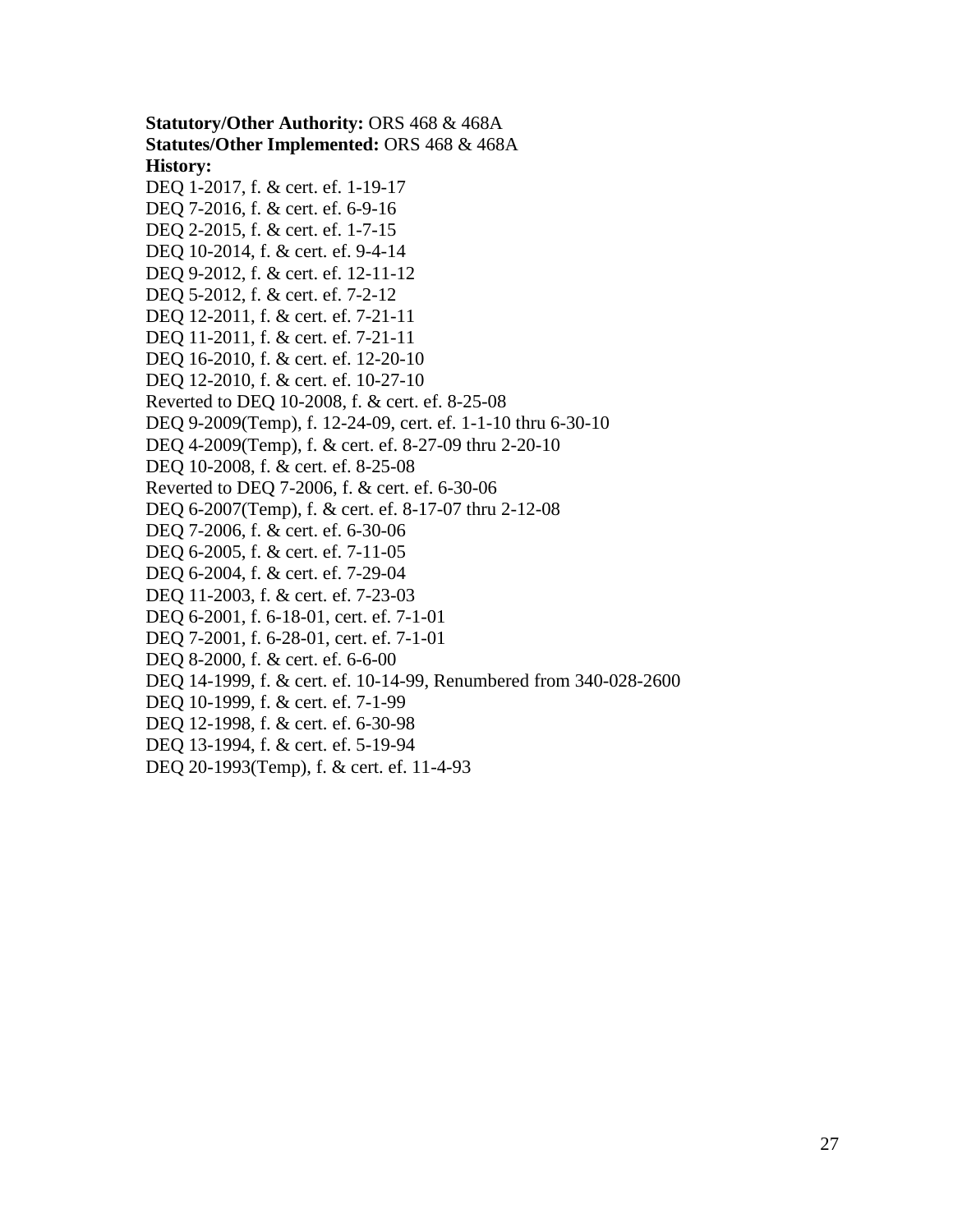## <span id="page-27-0"></span>**DEPARTMENT OF ENVIRONMENTAL QUALITY**

#### **Division 220 OREGON TITLE V OPERATING PERMIT FEES**

#### **340-220-0030 Annual Base Fee**

(1) DEQ will assess an annual base fee of \$8,169 for each source subject to the Oregon Title V Operating Permit program for the period of November 15, 2018 to November 14, 2019, and for each annual period thereafter.

(2) DEQ will assess an annual base fee of \$8,331 for each source subject to the Oregon Title V Operating Permit program for the period of November 15, 2019 to November 14, 2020, and for each annual period thereafter.

**Statutory/Other Authority:** ORS 468 & 468A **Statutes/Other Implemented:** ORS 468 & 468A **History:** DEQ 1-2017, f. & cert. ef. 1-19-17 DEQ 7-2016, f. & cert. ef. 6-9-16 DEQ 2-2015, f. & cert. ef. 1-7-15 DEQ 10-2014, f. & cert. ef. 9-4-14 DEQ 9-2012, f. & cert. ef. 12-11-12 DEQ 5-2012, f. & cert. ef. 7-2-12 DEQ 16-2010, f. & cert. ef. 12-20-10 Reverted to DEQ 10-2008, f. & cert. ef. 8-25-08 DEQ 4-2009(Temp), f. & cert. ef. 8-27-09 thru 2-20-10 DEQ 10-2008, f. & cert. ef. 8-25-08 Reverted to DEQ 7-2006, f. & cert. ef. 6-30-06 DEQ 6-2007(Temp), f. & cert. ef. 8-17-07 thru 2-12-08 DEQ 7-2006, f. & cert. ef. 6-30-06 DEQ 6-2005, f. & cert. ef. 7-11-05 DEQ 6-2004, f. & cert. ef. 7-29-04 DEQ 11-2003, f. & cert. ef. 7-23-03 DEQ 7-2001, f. 6-28-01, cert. ef. 7-1-01 DEQ 6-2001, f. 6-18-01, cert. ef. 7-1-01 DEQ 8-2000, f. & cert. ef. 6-6-00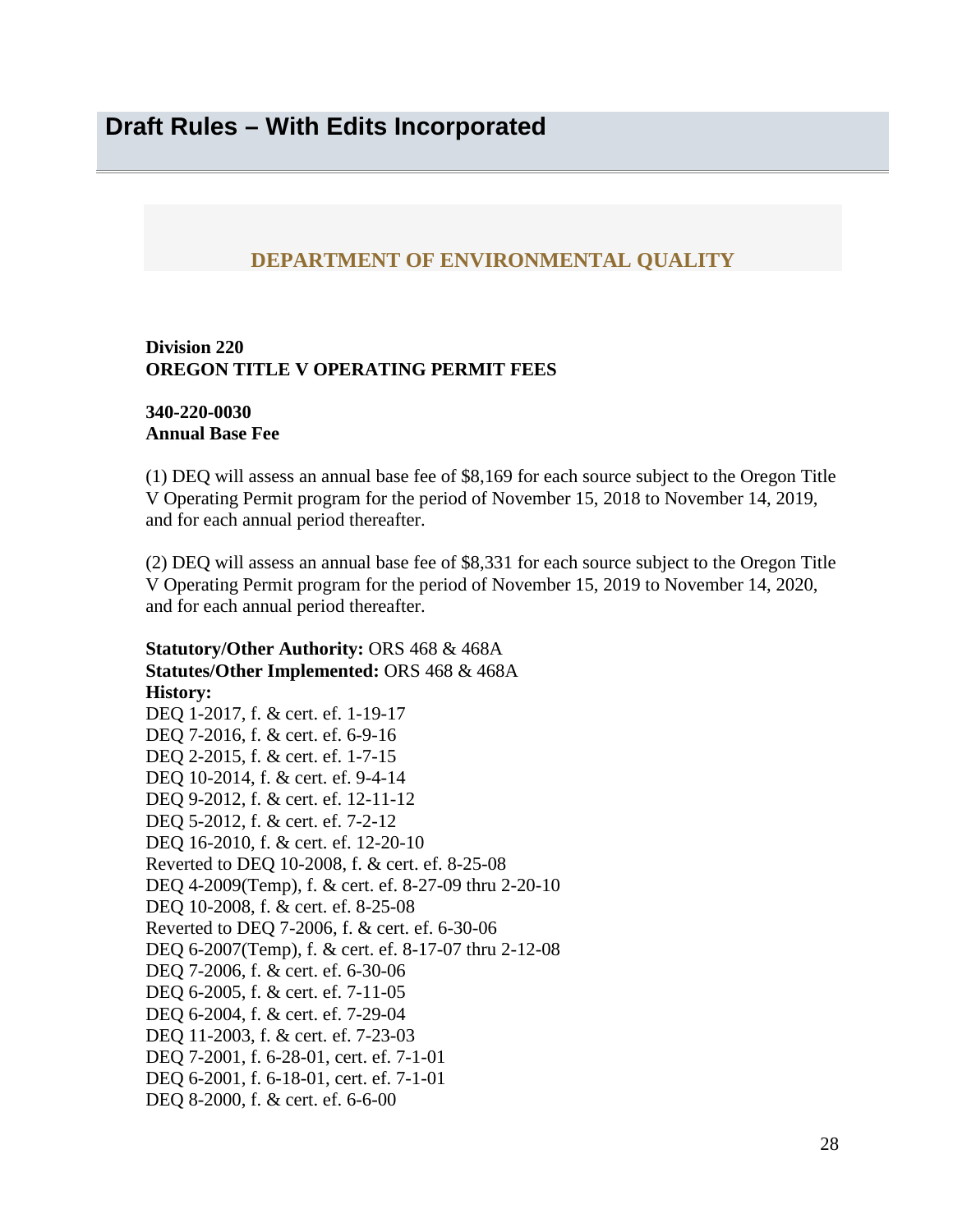DEQ 14-1999, f. & cert. ef. 10-14-99, Renumbered from 340-028-2580 DEQ 10-1999, f. & cert. ef. 7-1-99 DEQ 12-1998, f. & cert. ef. 6-30-98 DEQ 9-1997, f. & cert. ef. 5-9-97 DEQ 7-1996, f. & cert. ef. 5-31-96 DEQ 22-1995, f. & cert. ef. 10-6-95 DEQ 12-1995, f. & cert. ef. 5-23-95 DEQ 13-1994, f. & cert. ef. 5-19-94 DEQ 20-1993(Temp), f. & cert. ef. 11-4-93

#### **340-220-0040 Emission Fee**

(1) DEQ will assess an emission fee of \$61.76 per ton of each regulated pollutant emitted during calendar year 2017 and for each year thereafter to each source subject to the Oregon Title V Operating Permit Program.

(2) DEQ will assess an emission fee of \$62.98 per ton of each regulated pollutant emitted during calendar year 2018 and for each calendar year thereafter to each source subject to the Oregon Title V Operating Permit Program.

(3) The emission fee will be applied to emissions based on the elections made according to OAR 340-220-0090.

#### **Statutory/Other Authority:** ORS 468.020 **Statutes/Other Implemented:** ORS 468 & 468A **History:**

DEQ 1-2017, f. & cert. ef. 1-19-17

DEQ 20-1993(Temp), f. & cert. ef. 11-4-93; DEQ 13-1994, f. & cert. ef. 5-19-94; DEQ 12- 1995. f. & cert. ef. 5-23-95; DEQ 22-1995, f. & cert. ef. 10-6-95; DEQ 7-1996, f. & cert. ef. 5-31-96; DEQ 9-1997, f. & cert. ef. 5-9-97; DEQ 12-1998, f. & cert. ef. 6-30-98; DEQ 10- 1999, f. & cert. ef. 7-1-99; DEQ 14-1999, f. & cert. ef. 10-14-99, Renumbered from 340- 028-2590; DEQ 8-2000, f. & cert. ef. 6-6-00; DEQ 6-2001, f. 6-18-01, cert. ef. 7-1-01; DEQ 7-2001, f. 6-28-01, cert. ef. 7-1-01; DEQ 11-2003, f. & cert. ef. 7-23-03; DEQ 6-2004, f. & cert. ef. 7-29-04; DEQ 6-2005, f. & cert. ef. 7-11-05; DEQ 7-2006, f. & cert. ef. 6-30-06; DEQ 6-2007(Temp), f. & cert. ef. 8-17-07 thru 2-12-08; Administrative correction 2-22-08; DEQ 10-2008, f. & cert. ef. 8-25-08; DEQ 4-2009(Temp), f. & cert. ef. 8-27-09 thru 2-20- 10; Administrative correction 3-18-10; DEQ 16-2010, f. & cert. ef. 12-20-10; DEQ 5-2012, f. & cert. ef. 7-2-12; DEQ 9-2012, f. & cert. ef. 12-11-12; DEQ 10-2014, f. & cert. ef. 9-4- 14; DEQ 2-2015, f. & cert. ef. 1-7-15; DEQ 7-2016, f. & cert. ef. 6-9-16

### **340-220-0050 Specific Activity Fees**

(1) DEQ will assess specific activity fees for an Oregon Title V Operating Permit program source for the period of January 20, 2017 to May 13, 2018 as follows: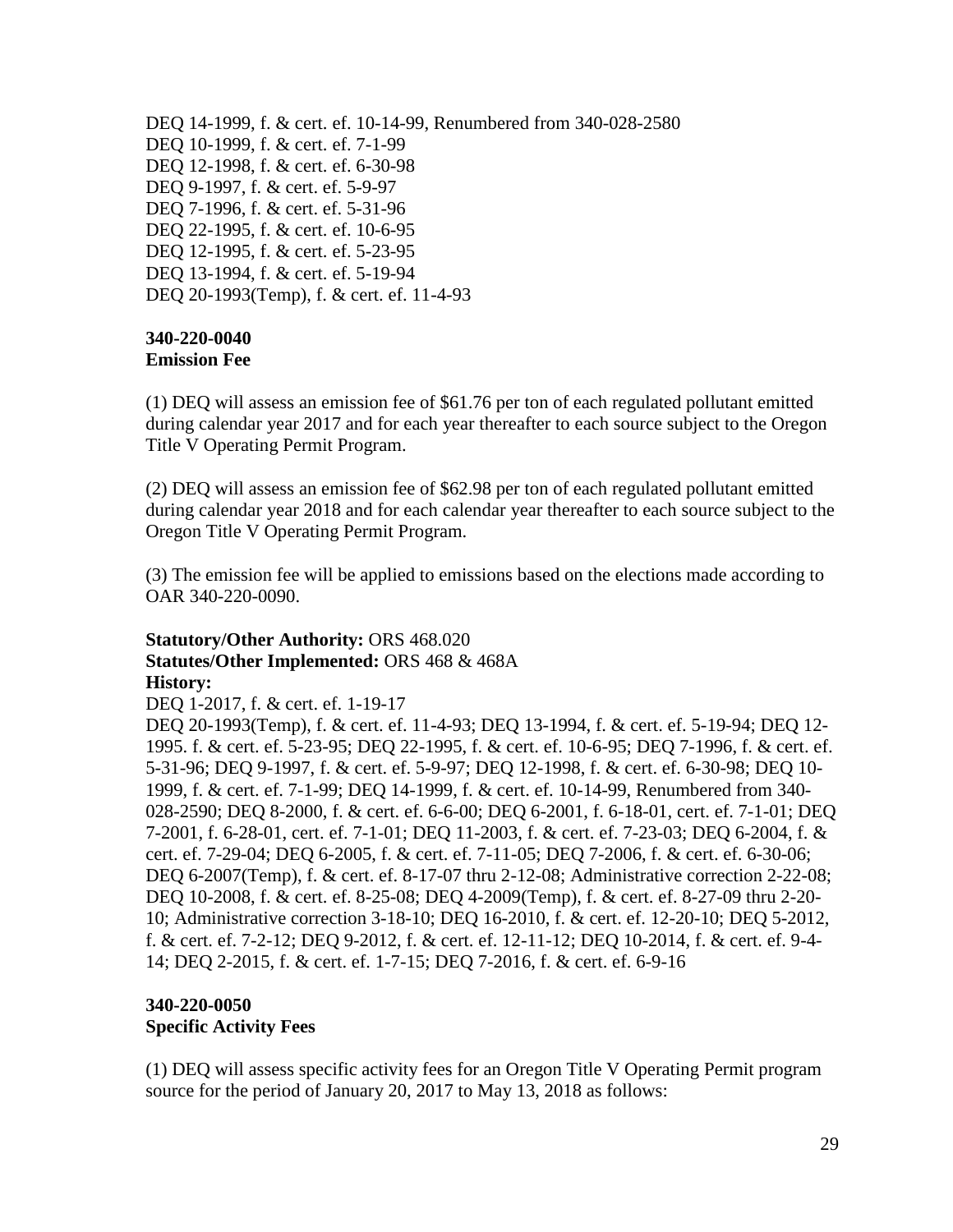- (a) Existing source permit revisions:
- (A) Administrative\* \$488;
- (B) Simple \$1,953;
- (C) Moderate \$14,653;
- (D) Complex \$29,306.
- (b) Ambient air monitoring review \$3,907.

(2) DEQ will assess specific activity fees for an Oregon Title V Operating Permit program source as of May 14, 2018 as follows:

- (a) Existing source permit revisions:
- (A) Administrative\* \$498;
- (B) Simple \$1,992;
- (C) Moderate \$14,944;
- (D) Complex \$29,888;

(b) Ambient air monitoring review — \$3,985.

NOTE: \*Includes revisions specified in OAR 340-218-0150(1)(a) through (g). Other revisions specified in OAR 340-218-0150 are subject to simple, moderate or complex revision fees.

(3) DEQ will assess the following specific activity fee for an Oregon Title V Operating Permit program source for annual greenhouse gas reporting, as required by OAR 340-215-  $0060(1)$  — 15 percent of the following, not to exceed \$4,500:

(a) The applicable annual base fee (for the period of November 15 of the current year to November 14 of the following year); and

(b) The applicable annual emission fee (for emissions during the previous calendar year).

**Statutory/Other Authority:** ORS 468 & 468A **Statutes/Other Implemented:** ORS 468 & 468A **History:** DEQ 1-2017, f. & cert. ef. 1-19-17 DEQ 7-2016, f. & cert. ef. 6-9-16 DEQ 2-2015, f. & cert. ef. 1-7-15